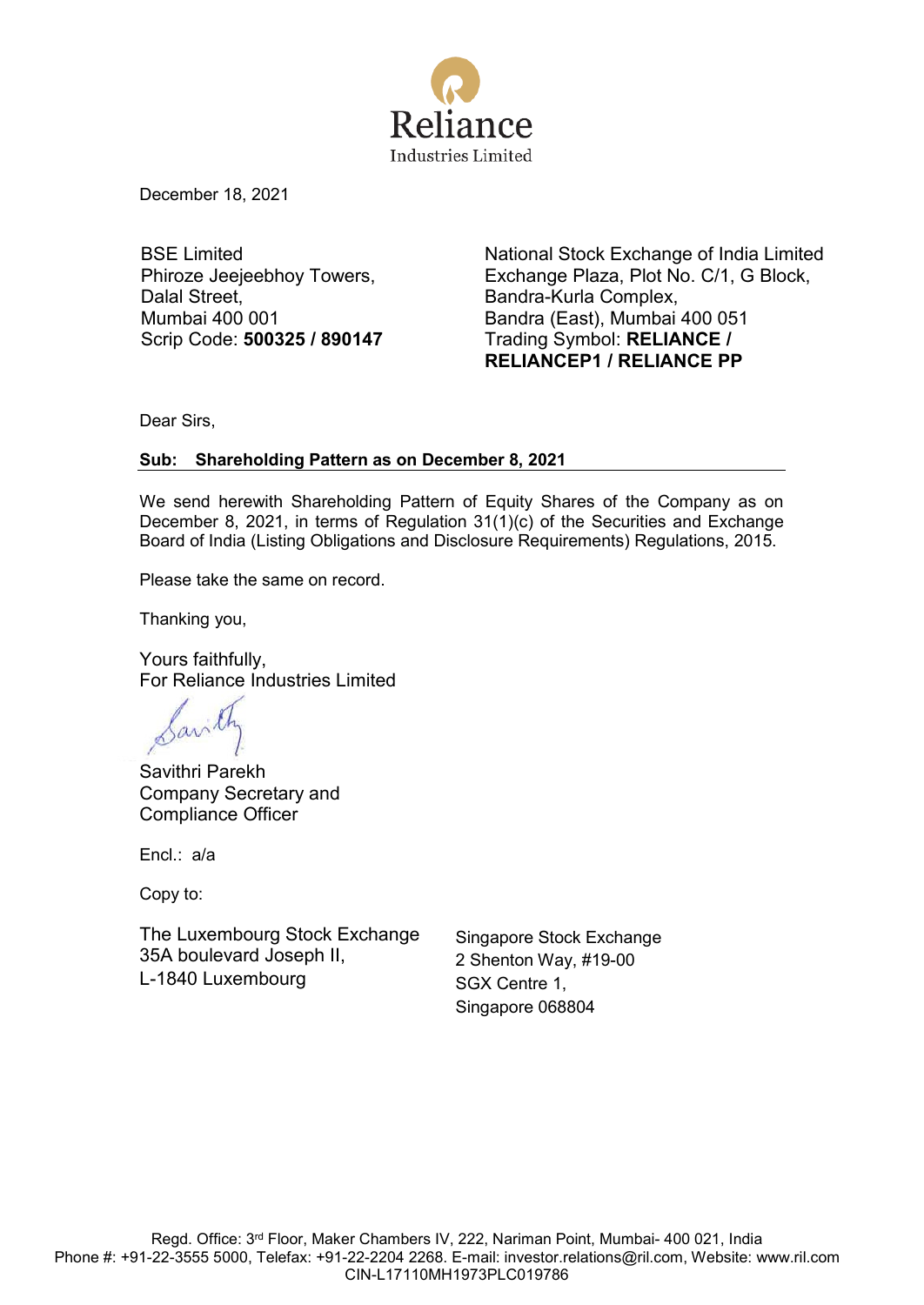# Format of holding of specified securities RELIANCE INDUSTRIES LIMITED

1 Name of Listed Entity: Reliance Industries Limited

- 2 Scrip Code/Name of Scrip/Class of Security
- 3 Share Holding Pattern Filed under Regulation 31(1)(c)

BSE - 500325 / 890147 & NSE - RELIANCE / RELIANCEPP As on 8<sup>th</sup> December, 2021

|   | <b>Particulars</b>                                                                     | Yes | No |
|---|----------------------------------------------------------------------------------------|-----|----|
|   | Whether the Listed Entity has issued any partly paid up shares?                        |     |    |
|   | Whether the Listed Entity has issued any Convertible Securities or Warrants?           |     |    |
| 3 | Whether the Listed Entity has any shares against which depository receipts are issued? |     |    |
|   | Whether the Listed Entity has any shares in locked-in?                                 |     |    |
|   | Whether any shares held by promoters are pledge or otherwise encumbered?               |     |    |
|   | Whether the Listed Entity has issued any Differential Voting Rights?                   |     |    |
|   | Whether the listed entity has any significant beneficial owner?                        |     |    |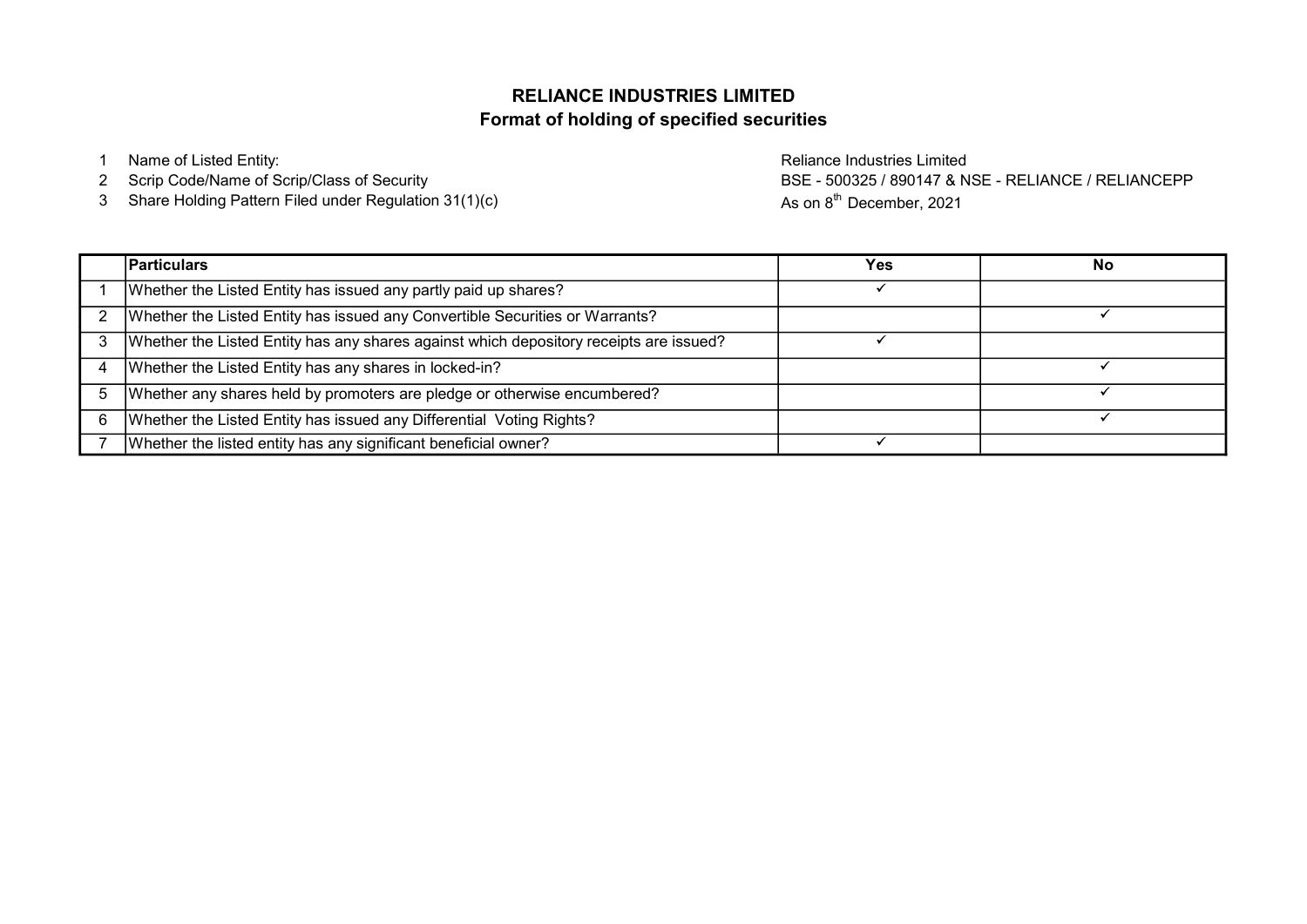## RELIANCE INDUSTRIES LIMITED Table I - Summary Statement holding of specified securities

| Category | Category of shareholder        | Nos. of      | No. of fully paid | No. of Partly | No. of         | Total nos.                           |                                             | Shareholding   Number of Voting Rights held in each class of securities |       |                    |            |               | No. of Shares   Shareholding, as |                | Number of Locked | <b>Number of Shares</b>            |               | Number of     |
|----------|--------------------------------|--------------|-------------------|---------------|----------------|--------------------------------------|---------------------------------------------|-------------------------------------------------------------------------|-------|--------------------|------------|---------------|----------------------------------|----------------|------------------|------------------------------------|---------------|---------------|
|          | (II)                           | shareholders | up equity shares  | paid-up       | shares         |                                      | shares held as a % of total                 |                                                                         |       | (IX)               |            | Underlying    | a % assuming full                | in shares(XII) |                  | pledged or otherwise equity shares |               |               |
|          |                                | (III)        | held              | equity shares | underlving     | (VII)                                | no. of shares                               |                                                                         |       |                    |            | Outstanding   | conversion of                    |                |                  | encumbered(XIII)                   |               | held in       |
|          |                                |              | (IV)              | held          |                |                                      | Depository $= (IV)+(V)+(VI)$ (calculated as |                                                                         |       |                    |            | convertible   | convertible                      |                |                  |                                    |               | dematerialize |
|          |                                |              |                   |               | Receipts       |                                      | per SCRR,                                   |                                                                         |       |                    |            | securities    | securities (as a                 |                |                  |                                    |               | d form (XIV)  |
|          |                                |              |                   |               | (VI)           |                                      | 1957) (VIII) As a                           | <b>Number of Voting Rights</b><br>Total as a                            |       |                    | (including | percentage of | No.                              | As a % of      | No.              | As a % of                          |               |               |
|          |                                |              |                   |               |                |                                      | $%$ of (A+B+C2)                             |                                                                         |       |                    | % of       | Warrants) (X) | diluted share                    | (a)            | total            | (a)                                | total         |               |
|          |                                |              |                   |               |                |                                      |                                             |                                                                         |       |                    | $(A+B+C)$  |               | capital) (XI)=                   |                | <b>Shares</b>    |                                    | <b>Shares</b> |               |
|          |                                |              |                   |               |                |                                      |                                             | <b>Class X</b>                                                          | Class |                    |            |               | (VII)+(X) As a % of              |                | held (b)         |                                    | held (b)      |               |
|          |                                |              |                   |               |                |                                      |                                             | (Equity)                                                                |       | Total              |            |               | $(A+B+C2)$                       |                |                  |                                    |               |               |
|          |                                |              |                   |               |                |                                      |                                             |                                                                         |       |                    |            |               |                                  |                |                  |                                    |               |               |
| (A)      | Promoter & Promoter Group      |              | 332 27 48 048     |               |                | 332 27 48 048                        |                                             | 50.62 332 27 48 048.00                                                  |       | 0 332 27 48 048.00 | 49.12      |               | 50.62                            |                | 0.00             |                                    | 0.00          | 3322748048    |
| (B)      | Public                         | 32 50 751    | 323 81 30 340     | 38 29 158     |                | 0l 324 19 59 498l                    |                                             | 49.38 324 00 34 886.00                                                  |       | 0 324 00 34 886,00 | 47.90      |               | 49.38                            |                | 0.00             | <b>NA</b>                          | <b>NA</b>     | 318 10 90 324 |
| (C)      | Non Promoter-Non Public        |              |                   |               |                |                                      |                                             |                                                                         |       |                    |            |               |                                  |                |                  |                                    |               |               |
| (C1)     | Shares underlying DRs          |              |                   |               | 0 20 12 62 468 | 20 12 62 468                         | <b>NAI</b>                                  | 20 12 62 468.00                                                         |       | 20 12 62 468.00    | 2.98       |               |                                  |                | 0.00             | <b>NA</b>                          | <b>NA</b>     | 20 12 30 668  |
| (C2)     | Shares held by Employee Trusts |              |                   |               |                |                                      | 0.00                                        | 0.00                                                                    |       | 0.00               | 0.00       |               | 0.00                             |                | 0.00             | <b>NA</b>                          | <b>NA</b>     |               |
|          | Total                          | 32 50 803    | 656 08 78 388     |               |                | 38 29 158 20 12 62 468 676 59 70 014 | 100.00                                      | 676 40 45 402.00                                                        |       | 0 676 40 45 402.00 | 100.00     |               | 100.00                           |                | 0.00             | 0.00                               | 0.00          | 670 50 69 040 |

#### NA denotes "Not Applicable"

Note 1: Voting Rights under Category "Public" include 67 99 271 fully paid-up equity shares held in the Unclaimed Suspense Account, 3 45 24 889 fully paid-up equity shares held by Investor Education and Protection Fund (IE include (i) 5 71 616 partly paid-up equity shares on which First Call as well as Second and Final Call has not been paid and accordingly, voting rights in respect of these shares can only be exercised upon payment of First Einal Call has not been paid and accordingly, voting rights in respect of these shares can only be exercised upon payment of Second and Final Call. The Company has received Second and Final Call on 41.90.63.478 equity shar each and these fully paid-up equity shares are available for trading on the Stock Exchanges with effect from December 10, 2021 (ISIN: INE002A01018).

Note 2: Voting Rights on shares are in proportion to the amount paid–up on the face value of such shares.

Note 3: There is no change in the shareholding of Promoter & Promoter Group. The percentage of Promoter & Promoter & Promoter & Promoter & Promoter & Promoter & Promoter & Promoter & Promoter & Promoter & Promoter & Promot (which have gone up as on December 8, 2021 vis-a-vis as on September 30, 2021) are not considered for the purpose of calculating the shareholding percentage under the SCRR, 1957

Note 4: As per disclosures under the SEBI (Substantial Acquisition of Shares and Takeovers) Regulations, 2011, furnished by the Promoter and Promoter Group. Out of 51, 4 promoter group entities do not hold any shares.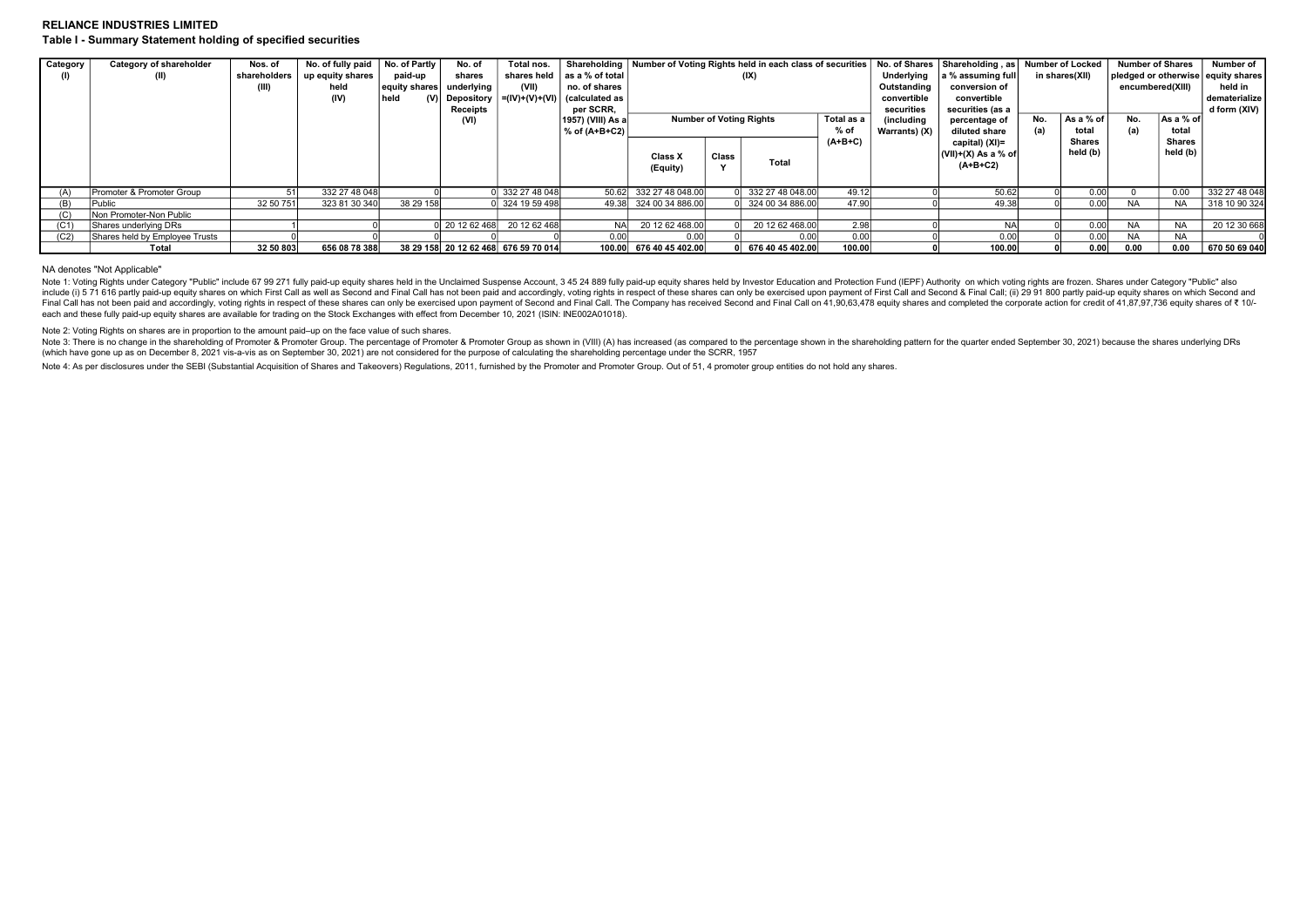#### RELIANCE INDUSTRIES LIMITED

Table II - Statement showing shareholding pattern of the Promoter and Promoter Group

| (A)               | Category & Name of the shareholders (I)                                                                                                                                                                                | <b>Entity type</b><br>i.e.<br>promoter<br><b>OR</b> | Nos. of<br>shareholder<br>(III) | No. of fully<br>paid up equity<br>shares held<br>(IV) | No. of Partly<br>paid-up equity<br>shares held<br>(V) | No. of shares<br>underlying<br>Depository<br>Receipts (VI) | Total nos.<br>shares held<br>$(VIII)$ =<br>$(IV)+(V)+(V)$ | Shareholding %<br>calculated as<br>per SCRR. 1957<br>As a % of |                                |                         | Number of Voting Rights held in each class of<br>securities (IX) |                                                        | No. of Shares<br>Underlying<br>Outstanding<br>convertible | Shareholding, as a %<br>assuming full<br>conversion of<br>convertible securities                         | Number of<br><b>Locked</b> in<br>shares(XII) |                                                         |              | <b>Number of Shares</b><br>pledged or<br>otherwise<br>encumbered(XIII) | Number of<br>equity shares<br>held in<br>lematerialized |
|-------------------|------------------------------------------------------------------------------------------------------------------------------------------------------------------------------------------------------------------------|-----------------------------------------------------|---------------------------------|-------------------------------------------------------|-------------------------------------------------------|------------------------------------------------------------|-----------------------------------------------------------|----------------------------------------------------------------|--------------------------------|-------------------------|------------------------------------------------------------------|--------------------------------------------------------|-----------------------------------------------------------|----------------------------------------------------------------------------------------------------------|----------------------------------------------|---------------------------------------------------------|--------------|------------------------------------------------------------------------|---------------------------------------------------------|
|                   |                                                                                                                                                                                                                        | promoter<br>group entity<br>(except<br>promoter)    |                                 |                                                       |                                                       |                                                            |                                                           | (A+B+C2)(VIII)                                                 | Class X(Equity) Class          |                         | <b>Number of Voting Rights</b><br><b>Total</b>                   | <b>Total as</b><br>a % of<br>Total<br>Voting<br>rights | securities<br>(includina                                  | (as a percentage of<br>diluted share capital)<br>Warrants) (X) $ (X1)=(V11)+(X)$ as a % of<br>$(A+B+C2)$ | No.(a)                                       | As a % No. (a)<br>of total<br><b>Shares</b><br>held (b) |              | As a % of<br>total Shares<br>held (b)                                  | form (XIV)                                              |
|                   | $(1)$  Indian<br>(a) Individuals/Hindu undivided Family                                                                                                                                                                |                                                     |                                 |                                                       |                                                       |                                                            |                                                           |                                                                |                                |                         |                                                                  |                                                        |                                                           |                                                                                                          |                                              |                                                         |              |                                                                        |                                                         |
|                   | Mukesh D Ambani                                                                                                                                                                                                        | Promoter                                            |                                 | 80 52 020                                             | $\Omega$                                              | $\Omega$                                                   | 80 52 020                                                 | 0.12                                                           | 80 52 020.00                   | $^{\circ}$              | 80 52 020.00                                                     | 0.12                                                   | $\Omega$                                                  | 0.12                                                                                                     | $\Omega$                                     | 0.00                                                    | $\Omega$     | 0.00                                                                   | 80 52 020                                               |
|                   | Nita M Amhani                                                                                                                                                                                                          | Promoter Group                                      | 11                              | 80 52 021                                             | 0 I                                                   | 0                                                          | 80 52 021                                                 | 0.12                                                           | 80 52 021.00                   | $\overline{\mathbf{0}}$ | 80 52 021.00                                                     | 0.12                                                   | $\overline{0}$                                            | 0.12                                                                                                     | - 0                                          | 0.00                                                    | $\mathbf{0}$ | 0.00                                                                   | 80 52 021                                               |
|                   | Isha M Ambani                                                                                                                                                                                                          | romoter Group                                       |                                 | 80 52 021                                             | $\Omega$                                              | $\Omega$                                                   | 80 52 02                                                  | 0.12                                                           | 80 52 021.00                   | $\mathbf 0$             | 80 52 021.00                                                     | 0.12                                                   | $\overline{0}$                                            | 0.12                                                                                                     | $\Omega$                                     | 0.00                                                    |              | 0.00                                                                   | 80 52 02                                                |
|                   | Akash M Amban<br>Anant M Ambani                                                                                                                                                                                        | romoter Group                                       | 1                               | 80 52 021<br>80 52 021                                | $\Omega$<br>$\Omega$                                  | $\Omega$<br>$\Omega$                                       | 80 52 02<br>80 52 021                                     | 0.12<br>0.12                                                   | 80 52 021.00<br>80 52 021.00   | $\mathbf 0$<br> 0       | 80 52 021.00<br>80 52 021.00                                     | 0.12<br>0.12                                           | 0 <br> 0                                                  | 0.12<br>0.12                                                                                             | $\overline{0}$<br>$\Omega$                   | 0.00<br>0.00                                            | $\Omega$     | 0.00<br>0.00                                                           | 80 52 021<br>80 52 021                                  |
|                   | K D Ambani                                                                                                                                                                                                             | Promoter Group<br>Promoter Group                    |                                 | 1 57 41 322                                           | $\Omega$                                              | $\Omega$                                                   | 15741322                                                  | 0.24                                                           | 1 57 41 322.00                 | $\Omega$                | 157 41 322.00                                                    | 0.23                                                   | $\Omega$                                                  | 0.24                                                                                                     |                                              | 0.00                                                    |              | 0.00                                                                   | 1 57 41 322                                             |
|                   | (b) Central Government/ State Government(s)                                                                                                                                                                            |                                                     |                                 |                                                       |                                                       |                                                            |                                                           |                                                                |                                |                         |                                                                  |                                                        |                                                           |                                                                                                          |                                              |                                                         |              |                                                                        |                                                         |
|                   | (c) Financial Institutions/ Banks                                                                                                                                                                                      |                                                     |                                 |                                                       |                                                       |                                                            |                                                           |                                                                |                                |                         |                                                                  |                                                        |                                                           |                                                                                                          |                                              |                                                         |              |                                                                        |                                                         |
|                   | (d) Any Other (specify)<br><b>Bodies Corporate</b>                                                                                                                                                                     |                                                     |                                 |                                                       |                                                       |                                                            |                                                           |                                                                |                                |                         |                                                                  |                                                        |                                                           |                                                                                                          |                                              |                                                         |              |                                                                        |                                                         |
|                   | Srichakra Commercials LLP                                                                                                                                                                                              | Promoter Group                                      |                                 | 73 95 99 829                                          | $\overline{0}$                                        | $\overline{0}$                                             | 73 95 99 829                                              | 11.27                                                          | 73 95 99 829.00                | $\overline{0}$          | 73 95 99 829.00                                                  | 10.93                                                  | $\overline{0}$                                            | 11.27                                                                                                    | $\Omega$                                     | 0.00                                                    | $\Omega$     | 0.00                                                                   | 73 95 99 82                                             |
|                   | Devarshi Commercials LLP                                                                                                                                                                                               | Promoter Group                                      |                                 | 54 55 69 460                                          | 0                                                     | $\circ$                                                    | 54 55 69 460                                              | 8.31                                                           | 54 55 69 460.00                | $\circ$                 | 54 55 69 460.00                                                  | 8.07                                                   | 0                                                         | 8.31                                                                                                     | $\Omega$                                     | 0.00                                                    | $\Omega$     | 0.00                                                                   | 54 55 69 460                                            |
|                   | Karuna Commercials LLP                                                                                                                                                                                                 | Promoter Group                                      |                                 | 54 55 69 460                                          | 0                                                     | $\Omega$                                                   | 54 55 69 460                                              | 8.31                                                           | 54 55 69 460.00                | $\circ$                 | 54 55 69 460.00                                                  | 8.07                                                   | $\Omega$                                                  | 8.31                                                                                                     |                                              | 0.00                                                    |              | 0.00                                                                   | 54 55 69 460                                            |
|                   | <b>Tattvam Enterprises LLP</b>                                                                                                                                                                                         | Promoter Group                                      |                                 | 54 55 69 460                                          | $\Omega$                                              |                                                            | 0 54 55 69 460                                            | 8.31                                                           | 54 55 69 460.00                | - 0 1                   | 54 55 69 460.00                                                  | 8.07                                                   | 0                                                         | 8.31                                                                                                     |                                              | 0.00                                                    |              | 0.00                                                                   | 54 55 69 460                                            |
|                   | Samarjit Enterprises LLP<br>Abhayaprada Enterprises LLP                                                                                                                                                                | Promoter Group<br>Promoter Group                    |                                 | 12 46 25 274<br>215                                   | $\Omega$<br>$\Omega$                                  | 0                                                          | 12 46 25 274<br>215                                       | 1.90<br>0.00                                                   | 12 46 25 274.00<br>215.00      | $\circ$<br>$\mathbf 0$  | 12 46 25 274.00<br>215.00                                        | 1.84<br>0.00                                           | $\overline{0}$<br>$\overline{0}$                          | 1.90<br>0.00                                                                                             |                                              | 0.00<br>0.00                                            |              | 0.00<br>0.00                                                           | 12 46 25 274<br>215                                     |
|                   | Adisesh Enterprises LLP                                                                                                                                                                                                | Promoter Group                                      |                                 | 215                                                   | 0                                                     | $\Omega$                                                   | 215                                                       | 0.00                                                           | 215.00                         | $\Omega$                | 215.00                                                           | 0.00                                                   | 0                                                         | 0.00                                                                                                     | $\Omega$                                     | 0.00                                                    |              | 0.00                                                                   | 215                                                     |
|                   | Ajitesh Enterprises LLP                                                                                                                                                                                                | Promoter Group                                      |                                 | 215                                                   | $\Omega$                                              | $\Omega$                                                   | 215                                                       | 0.00                                                           | 215.00                         | $\Omega$                | 215.00                                                           | 0.00                                                   | $\Omega$                                                  | 0.00                                                                                                     | $\sqrt{ }$                                   | 0.00                                                    | $\Omega$     | 0.00                                                                   | 215                                                     |
|                   | Badri Commercials LLP                                                                                                                                                                                                  | Promoter Group                                      |                                 | 215                                                   | $\Omega$                                              | $\Omega$                                                   | 215                                                       | 0.00                                                           | 215.00                         |                         | 215.00                                                           | 0.00                                                   | $\Omega$                                                  | 0.00                                                                                                     |                                              | 0.00                                                    |              | 0.00                                                                   | 215                                                     |
|                   | <b>Bhuvanesh Enterprises LLP</b><br>Chakradhar Commercials LLP                                                                                                                                                         | Promoter Group<br>Promoter Group                    |                                 | 215<br>216                                            | $\Omega$<br>$\mathbf{0}$                              | $\Omega$<br>0                                              | 215<br>216                                                | 0.00<br>0.00                                                   | 215.00<br>216.00               | $\overline{0}$<br>0     | 215.00<br>216.00                                                 | 0.00<br>0.00                                           | 0 <br>$\overline{0}$                                      | 0.00<br>0.00                                                                                             |                                              | 0.00<br>0.00                                            |              | 0.00<br>0.00                                                           | 215<br>216                                              |
|                   | Chakresh Enterprises LLP                                                                                                                                                                                               | Promoter Group                                      |                                 | 216                                                   | $\mathbf 0$                                           | $\mathbf 0$                                                | 216                                                       | 0.00                                                           | 216.00                         | $\mathbf 0$             | 216.00                                                           | 0.00                                                   | $\overline{0}$                                            | 0.00                                                                                                     |                                              | 0.00                                                    |              | 0.00                                                                   | 216                                                     |
|                   | Chhatrabhuj Enterprises LLP                                                                                                                                                                                            | Promoter Group                                      |                                 | 216                                                   | 0                                                     | $\Omega$                                                   | 216                                                       | 0.00                                                           | 216.00                         | $\Omega$                | 216.00                                                           | 0.00                                                   | 0                                                         | 0.00                                                                                                     | $\Omega$                                     | 0.00                                                    |              | 0.00                                                                   | 216                                                     |
|                   | Harinarayan Enterprises LLP                                                                                                                                                                                            | Promoter Group                                      |                                 | 216                                                   | $\Omega$                                              | $\Omega$                                                   | 216                                                       | 0.00                                                           | 216.00                         | $\Omega$                | 216.00                                                           | 0.00                                                   | $\Omega$                                                  | 0.00                                                                                                     |                                              | 0.00                                                    |              | 0.00                                                                   | 216                                                     |
|                   | Kankhal Trading LLP<br>Pavana Enterprises LLP                                                                                                                                                                          | Promoter Group<br>Promoter Group                    |                                 | 215<br>215                                            | $\Omega$<br>0                                         | $\Omega$<br>$\overline{0}$                                 | 215<br>215                                                | 0.00<br>0.00                                                   | 215.00<br>215.00               | $\mathbf 0$             | 215.00<br>215.00                                                 | 0.00<br>0.00                                           | $\Omega$<br> 0                                            | 0.00<br>0.00                                                                                             |                                              | 0.00<br>0.00                                            |              | 0.00<br>0.00                                                           | 215<br>215                                              |
|                   | Pitambar Enterprises LLP                                                                                                                                                                                               | Promoter Group                                      |                                 | 215                                                   | $\Omega$                                              | $\overline{0}$                                             | 215                                                       | 0.00                                                           | 215.00                         | $^{\circ}$              | 215.00                                                           | 0.00                                                   | 0                                                         | 0.00                                                                                                     |                                              | 0.00                                                    |              | 0.00                                                                   | 215                                                     |
|                   | Rishikesh Enterprises LLP                                                                                                                                                                                              | Promoter Group                                      |                                 | 215                                                   | $\mathbf 0$                                           | 0                                                          | 215                                                       | 0.00                                                           | 215.00                         | 0                       | 215.00                                                           | 0.00                                                   | $\overline{0}$                                            | 0.00                                                                                                     |                                              | 0.00                                                    |              | 0.00                                                                   | 215                                                     |
|                   | Shripal Enterprises LLP                                                                                                                                                                                                | Promoter Group                                      |                                 | 216                                                   | $\Omega$                                              | $\Omega$                                                   | 216                                                       | 0.00                                                           | 216.00                         | $\Omega$                | 216.00                                                           | 0.00                                                   | 0                                                         | 0.00                                                                                                     |                                              | 0.00                                                    |              | 0.00                                                                   | 216                                                     |
|                   | Taran Enterprises LLP<br>Trilokesh Commercials LLF                                                                                                                                                                     | Promoter Group                                      |                                 | 215<br>215                                            | $\Omega$<br>$\Omega$                                  | $\Omega$<br>$\Omega$                                       | 215<br>215                                                | 0.00<br>0.00                                                   | 215.00<br>215.00               | $\Omega$                | 215.00<br>215.00                                                 | 0.00<br>0.00                                           | 0 <br>$\Omega$                                            | 0.00<br>0.00                                                                                             | $\sqrt{ }$                                   | 0.00<br>0.00                                            | $\Omega$     | 0.00<br>0.00                                                           | 215<br>215                                              |
|                   | Vishatan Enterprises LLP                                                                                                                                                                                               | Promoter Group<br>Promoter Group                    |                                 | 216                                                   | 0                                                     | $\overline{0}$                                             | 216                                                       | 0.00                                                           | 216.00                         | $\mathbf 0$             | 216.00                                                           | 0.00                                                   | 0                                                         | 0.00                                                                                                     |                                              | 0.00                                                    |              | 0.00                                                                   | 216                                                     |
|                   | Reliance Industries Holding Private Ltd                                                                                                                                                                                | Promoter Group                                      | 1 <sup>1</sup>                  | 30 40 14 856                                          | $^{\circ}$                                            | $\overline{\mathbf{0}}$                                    | 30 40 14 856                                              | 4.63                                                           | 30 40 14 856.00                | $\overline{\mathbf{0}}$ | 30 40 14 856.00                                                  | 4.49                                                   | $\overline{0}$                                            | 4.63                                                                                                     |                                              | 0.00                                                    | $^{\circ}$   | 0.00                                                                   | 30 40 14 856                                            |
|                   | Synergy Synthetics Private Limited                                                                                                                                                                                     | Promoter Group                                      |                                 | 215                                                   | $\mathbf 0$                                           | 0                                                          | 215                                                       | 0.00                                                           | 215.00                         |                         | 215.00                                                           | 0.00                                                   | $\overline{0}$                                            | 0.00                                                                                                     |                                              | 0.00                                                    |              | 0.00                                                                   | 215                                                     |
|                   | Exotic Officeinfra Private Limited<br>Carat Holdings and Trading Co Pvt Ltd                                                                                                                                            | Promoter Group                                      | $\overline{1}$                  | 27 674<br>10 951                                      | 0 <br>nl                                              | $\overline{0}$<br>$\Omega$                                 | 27 674<br>10 951                                          | 0.00<br>0.00                                                   | 27 674.00<br>10 951.00         | $\Omega$<br>$\Omega$    | 27 674.00<br>10 951.00                                           | 0.00<br>0.00                                           | 0 <br> 0                                                  | 0.00<br>0.00                                                                                             | $\Omega$                                     | 0.00<br>0.00                                            |              | 0.00<br>0.00                                                           | 27 674<br>10 951                                        |
|                   | Neutron Enterprises Private Limited                                                                                                                                                                                    | Promoter Group<br>Promoter Group                    |                                 | 1849                                                  | ΩI                                                    | $\Omega$                                                   | 1849                                                      | 0.00                                                           | 1849.00                        | $\Omega$                | 1849.00                                                          | 0.00                                                   | $\overline{0}$                                            | 0.00                                                                                                     |                                              | 0.00                                                    |              | 0.00                                                                   | 1849                                                    |
|                   | Futura Commercials Private Limited                                                                                                                                                                                     | Promoter Group                                      |                                 | 1814                                                  | 0                                                     | $\overline{0}$                                             | 1814                                                      | 0.00                                                           | 1814.00                        | $\overline{0}$          | 1814.00                                                          | 0.00                                                   | 0                                                         | 0.00                                                                                                     |                                              | 0.00                                                    |              | 0.00                                                                   | 1814                                                    |
|                   | Chakradev Enterprises LLP                                                                                                                                                                                              | Promoter Group                                      | $\blacktriangleleft$            | 216                                                   | $\Omega$                                              | $\overline{0}$                                             | 216                                                       | 0.00                                                           | 216.00                         | $\overline{0}$          | 216.00                                                           | 0.00                                                   | $\overline{0}$                                            | 0.00                                                                                                     |                                              | 0.00                                                    | $^{\circ}$   | 0.00                                                                   | 216                                                     |
|                   | Janardan Commercials LLP                                                                                                                                                                                               | Promoter Group                                      |                                 | 216<br>108                                            | $\Omega$<br>$^{\circ}$                                | $\Omega$<br>$\Omega$                                       | 216                                                       | 0.00<br>0.00                                                   | 216.00<br>108.00               | $\Omega$<br>$\mathbf 0$ | 216.00<br>108.00                                                 | 0.00<br>0.00                                           | $\Omega$<br> 0                                            | 0.00<br>0.00                                                                                             |                                              | 0.00<br>0.00                                            |              | 0.00<br>0.00                                                           | 216<br>108                                              |
|                   | Elakshi Commercials Private Limited<br>Pinakin Commercials Private Limited                                                                                                                                             | Promoter Group<br>Promoter Group                    |                                 | 108                                                   | $\Omega$                                              | $\Omega$                                                   | 108<br>108                                                | 0.00                                                           | 108.00                         | $\overline{\mathbf{0}}$ | 108.00                                                           | 0.00                                                   | 0                                                         | 0.00                                                                                                     | $\Omega$                                     | 0.00                                                    | $\Omega$     | 0.00                                                                   | 108                                                     |
|                   | Svar Enterprises LLP                                                                                                                                                                                                   | Promoter Group                                      |                                 | 1 35 89 367                                           | $\Omega$                                              | ΩI                                                         | 1 35 89 367                                               | 0.21                                                           | 1 35 89 367.00                 | $\Omega$                | 1 35 89 367.00                                                   | 0.20                                                   | 0                                                         | 0.21                                                                                                     |                                              | 0.00                                                    |              | 0.00                                                                   | 1 35 89 367                                             |
|                   | Vasuprada Enterprises LLP                                                                                                                                                                                              | Promoter Group                                      |                                 | 13 15 925                                             | 0                                                     | $\overline{0}$                                             | 13 15 925                                                 | 0.02                                                           | 13 15 925.00                   | $\mathbf 0$             | 13 15 925.00                                                     | 0.02                                                   | 0                                                         | 0.02                                                                                                     |                                              | 0.00                                                    |              | 0.00                                                                   | 13 15 925                                               |
|                   | Kamalakar Enterprises LLP<br>Narahari Enterprises LLP                                                                                                                                                                  | Promoter Group                                      |                                 | 213                                                   | 0 <sup>1</sup><br>$\Omega$                            | $\overline{0}$<br>$\Omega$                                 | 213                                                       | 0.00<br>0.00                                                   | 213.00                         | $\overline{0}$          | 213.00<br>213.00                                                 | 0.00<br>0.00                                           | $\overline{0}$<br>$\Omega$                                | 0.00<br>0.00                                                                                             | $\Omega$                                     | 0.00<br>0.00                                            | $^{\circ}$   | 0.00<br>0.00                                                           | 213<br>213                                              |
|                   | Shreeji Comtrade LLP                                                                                                                                                                                                   | Promoter Group<br>Promoter Group                    |                                 | 213<br>1 43 37 965                                    | 0                                                     | 0                                                          | 213<br>1 43 37 965                                        | 0.22                                                           | 213.00<br>1 43 37 965.00       | $\mathbf 0$             | 1 43 37 965.00                                                   | 0.21                                                   | 0                                                         | 0.22                                                                                                     | $\overline{0}$                               | 0.00                                                    |              | 0.00                                                                   | 1 43 37 965                                             |
|                   | Shrikrishna Tradecom LLP                                                                                                                                                                                               | Promoter Group                                      |                                 | 1 43 37 965                                           | $\Omega$                                              | $\overline{0}$                                             | 1 43 37 965                                               | 0.22                                                           | 1 43 37 965.00                 | $\Omega$                | 1 43 37 965.00                                                   | 0.21                                                   | 0                                                         | 0.22                                                                                                     | $\Omega$                                     | 0.00                                                    |              | 0.00                                                                   | 1 43 37 965                                             |
|                   | Reliance Welfare Association                                                                                                                                                                                           | Promoter Group                                      |                                 | 53 44 997                                             | $\Omega$                                              |                                                            | 53 44 997                                                 | 0.08                                                           | 53 44 997.00                   | $\Omega$                | 53 44 997.00                                                     | 0.08                                                   | $\Omega$                                                  | 0.08                                                                                                     |                                              | 0.00                                                    |              | 0.00                                                                   | 53 44 997                                               |
|                   | Petroleum Trust through Trustees for sole beneficiary Ms Reliance                                                                                                                                                      | Promoter Group                                      |                                 | 24 09 42 006                                          |                                                       |                                                            | 24 09 42 006                                              | 3.67                                                           | 24 09 42 006.00                |                         | 24 09 42 006.00                                                  | 3.56                                                   | $\mathbf 0$                                               | 3.67                                                                                                     |                                              | 0.00                                                    |              | 0.00                                                                   | 24 09 42 006                                            |
| (5)<br>g<br>Right | Industrial Investments and Holdings Ltd<br>Reliance Services and Holdings Limited a company controlled by<br>Votin Petroleum Trust sole beneficiary of which is Ms Reliance Industrial<br>Investments and Holdings Ltd | Promoter Group                                      |                                 | 17 18 82 820                                          |                                                       |                                                            | 17 18 82 820                                              | 2.62                                                           | 17 18 82 820.00                | $\Omega$                | 17 18 82 820.00                                                  | 2.54                                                   |                                                           | 2.62                                                                                                     |                                              | 0.00                                                    |              | 0.00                                                                   | 17 18 82 820                                            |
|                   | Reliance Life Sciences Private Limited #                                                                                                                                                                               | Promoter Group                                      | $\blacktriangleleft$            | $\Omega$                                              | $\Omega$                                              | $\Omega$                                                   |                                                           | 0.00                                                           | 0.00                           | $\Omega$                | 0.00                                                             | 0.00                                                   | $\overline{0}$                                            | 0.00                                                                                                     | $\Omega$                                     | 0.00                                                    | $\Omega$     | 0.00                                                                   | $\Omega$                                                |
|                   | Sikka Ports & Terminals Limited #<br>Jamnagar Utilities and Power Private Limited #                                                                                                                                    | Promoter Group                                      | $\sim$                          | $\Omega$<br>$\mathbf 0$                               | 0 <br>0                                               | $\Omega$<br>$\overline{0}$                                 |                                                           | 0.00<br>0.00                                                   | 0.00<br>0.00                   | $\Omega$<br>$\mathbf 0$ | 0.00                                                             | 0.00                                                   | 0 <br> 0                                                  | 0.00<br>0.00                                                                                             |                                              | 0.00<br>0.00                                            | $^{\circ}$   | 0.00<br>0.00                                                           |                                                         |
|                   | EWPL Holdings Private Limited #                                                                                                                                                                                        | Promoter Group<br>Promoter Group                    |                                 |                                                       | $^{\circ}$                                            |                                                            |                                                           | 0.00                                                           | 0.00                           |                         | 0.00<br>0.00                                                     | 0.00<br>0.00                                           | 0                                                         | 0.00                                                                                                     | $\Omega$                                     | 0.00                                                    |              | 0.00                                                                   |                                                         |
|                   | Sub-Total (A)(1)                                                                                                                                                                                                       |                                                     |                                 | 51 332 27 48 048                                      | $\mathbf{0}$                                          |                                                            | 0 332 27 48 048                                           |                                                                | 50.62 332 27 48 048.00         | $\overline{0}$          | 332 27 48 048.00                                                 | 49.12                                                  | $\overline{0}$                                            | 50.62                                                                                                    | $\mathbf{0}$                                 | 0.00                                                    |              | 0.00                                                                   | 332 27 48 048                                           |
|                   | (2) Foreign                                                                                                                                                                                                            |                                                     |                                 |                                                       |                                                       |                                                            |                                                           |                                                                |                                |                         |                                                                  |                                                        |                                                           |                                                                                                          |                                              |                                                         |              |                                                                        |                                                         |
|                   | (a) Individuals (Non-Resident Individuals/Foreign Individuals)                                                                                                                                                         |                                                     | $\Omega$                        | $\Omega$                                              | $\Omega$<br>$\Omega$                                  | $\Omega$<br>$\Omega$                                       |                                                           | 0.00<br>0.00                                                   | 0.00<br>0.00                   | $\Omega$<br>$\Omega$    | 0.00<br>0.00                                                     | 0.00<br>0.00                                           | $\overline{0}$<br>$\Omega$                                | 0.00<br>0.00                                                                                             | $\Omega$<br>$\Omega$                         | 0.00<br>0.00                                            |              | 0.00<br>0.00                                                           |                                                         |
|                   | (b) Government<br>(c) Institutions                                                                                                                                                                                     |                                                     | $\Omega$                        | $\Omega$                                              | $\Omega$                                              | $\Omega$                                                   |                                                           | 0.00                                                           | 0.00                           | $\Omega$                | 0.00                                                             | 0.00                                                   | $\Omega$                                                  | 0.00                                                                                                     | $\Omega$                                     | 0.00                                                    | $\Omega$     | 0.00                                                                   |                                                         |
|                   | (d) Foreign Portfolio Investor                                                                                                                                                                                         |                                                     |                                 | $\Omega$                                              | $\Omega$                                              | $\Omega$                                                   |                                                           | 0.00                                                           | 0.00                           | $\Omega$                | 0.00                                                             | 0.00                                                   | $\mathbf 0$                                               | 0.00                                                                                                     |                                              | 0.00                                                    |              | 0.00                                                                   |                                                         |
|                   | (e) Any Other (specify)                                                                                                                                                                                                |                                                     |                                 |                                                       |                                                       |                                                            |                                                           |                                                                |                                |                         |                                                                  |                                                        |                                                           |                                                                                                          |                                              |                                                         |              |                                                                        |                                                         |
|                   | Sub-Total (A)(2)<br><b>Total Shareholding of Promoter and Promoter Group</b><br>$(A) = (A)(1)+(A)(2)$                                                                                                                  |                                                     | 51                              | 332 27 48 048                                         | $\mathbf{0}$                                          |                                                            | 0 332 27 48 048                                           | 0.00                                                           | 0.00<br>50.62 332 27 48 048.00 | $\mathbf 0$             | 0.00<br>0 332 27 48 048.00                                       | 0.00<br>49.12                                          | $\mathbf{0}$                                              | 0.00<br>50.62                                                                                            | $\mathbf{0}$<br>$\sqrt{2}$                   | 0.00<br>0.00                                            |              | 0.00<br>0.00                                                           | 332 27 48 048                                           |

Details of Shares which remain unclaimed may be given here along with details such as number of shareholders, outstanding shares held in demat/unclaimed suspense account, voting rights which are frozen etc. - Nil

Note : (1) PAN would not be displayed on website of Stock Exchange(s).

(2) The term "Encumbrance" has the same meaning as assigned under regulation 28(3) of SEBI (Substantial Acquisition of Shares and Takeovers) Regulations, 2011.<br>(3) Voting Rights on the partly paid-up equity shares are in p

(4) # As per disclosures under the SEBI (Substantial Acquisition of Shares and Takeovers) Regulations, 2011, furnished by the Promoter and Promoter Group.

(5) In terms of Regulation 31A of SEBI (Listing Obligations and Disclosure Requirements) Regulations, 2015, BSE and NSE have approved the reclassification of Reliance Industrial Infrastructure Limited ('RIIL') (holding 0.0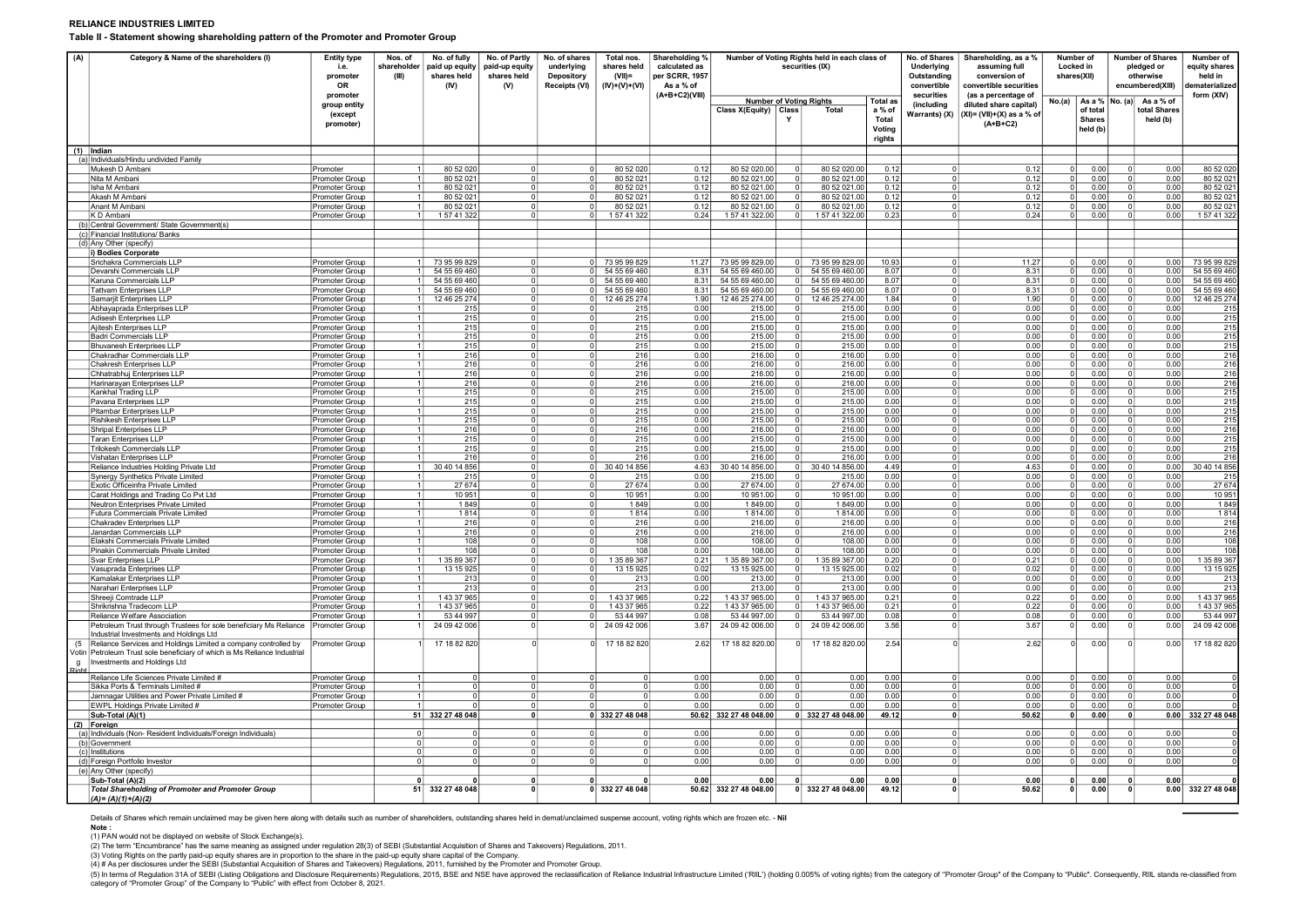#### RELIANCE INDUSTRIES LIMITED Table III - Statement showing shareholding pattern of the Public shareholder

| (B) | Category & Name of the shareholders<br>(1)                                                          | Nos. of<br>shareholder<br>(III) | No. of fully paid<br>up equity<br>shares held (IV) | No. of Partly<br>paid-up equity<br>shares held | No. of shares<br>underlying<br>Depository | Total nos.<br>shares held<br>$(VII) =$ | <b>Shareholdin</b><br>g %<br>calculated         | Number of Voting Rights held in each class of<br>securities (IX) |                                | Underlying<br>Outstanding        | No. of Shares   Shareholding, as a %   Number of Locked in<br>assuming full<br>conversion of |                                           | shares(XII)                                                                                 | <b>Number of Shares</b><br>pledged or otherwise<br>encumbered(XIII) | Number of<br>equity shares<br>held in |                                                                       |                           |
|-----|-----------------------------------------------------------------------------------------------------|---------------------------------|----------------------------------------------------|------------------------------------------------|-------------------------------------------|----------------------------------------|-------------------------------------------------|------------------------------------------------------------------|--------------------------------|----------------------------------|----------------------------------------------------------------------------------------------|-------------------------------------------|---------------------------------------------------------------------------------------------|---------------------------------------------------------------------|---------------------------------------|-----------------------------------------------------------------------|---------------------------|
|     |                                                                                                     |                                 |                                                    | (V)                                            | Receipts (VI)                             | $(IV)+(V)+(VI)$                        | as per                                          |                                                                  | <b>Number of Voting Rights</b> |                                  | Total as a                                                                                   | convertible                               | convertible securities                                                                      | No.(a)                                                              | As a % of                             | No. (Not<br>As a % of                                                 | dematerialized            |
|     |                                                                                                     |                                 |                                                    |                                                |                                           |                                        | SCRR, 1957<br>As a % of<br>$(A+B+C2)$<br>(VIII) | Class X(Equity) Class Y                                          |                                | Total                            | $%$ of<br>Total<br>Voting<br>rights                                                          | securities<br>(including<br>Warrants) (X) | (as a percentage of<br>diluted share capital)<br>$(XI) = (VII)+(X)$ as a %<br>of $(A+B+C2)$ |                                                                     | total<br><b>Shares</b><br>held (b)    | applicable)<br>total Shares<br>(a)<br>held (Not<br>applicable)<br>(b) | form (XIV)                |
|     | (1) Institutions                                                                                    |                                 |                                                    |                                                |                                           |                                        |                                                 |                                                                  |                                |                                  |                                                                                              |                                           |                                                                                             |                                                                     |                                       |                                                                       |                           |
|     | (a) Mutual Funds/UTI                                                                                | 87                              | 29 71 75 305                                       | $^{\circ}$                                     |                                           | 29 71 75 305                           | 4.53                                            | 29 71 75 305.00                                                  |                                | 29 71 75 305.00                  | 4.39                                                                                         |                                           | 4.53                                                                                        | $\overline{0}$                                                      | 0.00                                  | <b>NA</b>                                                             | 29 63 94 172              |
|     | <b>SBI Mutual Funds</b>                                                                             |                                 | 9 41 30 173                                        | $\Omega$                                       |                                           | 9 41 30 173                            | 1.43                                            | 9 41 30 173,00                                                   |                                | 9 41 30 173.00                   | 1.39                                                                                         | $\Omega$                                  | 1.43                                                                                        | $\overline{0}$                                                      | 0.00                                  | <b>NA</b>                                                             | 9 41 29 209               |
|     | (b) Venture Capital Funds                                                                           | $\Omega$                        |                                                    | $\overline{0}$                                 |                                           |                                        | 0.00                                            | 0.00                                                             |                                | 0.00                             | 0.00                                                                                         | $\Omega$                                  | 0.00                                                                                        | $\overline{\circ}$                                                  | 0.00                                  | <b>NA</b>                                                             |                           |
|     | (c) Alternate Investment Funds                                                                      | 36                              | 61 22 148                                          | $^{\circ}$                                     |                                           | 61 22 148                              | 0.09                                            | 61 22 148.00                                                     |                                | 61 22 148.00                     | 0.09                                                                                         | $\Omega$                                  | 0.09                                                                                        | $\overline{\circ}$                                                  | 0.00                                  | <b>NA</b>                                                             | 61 22 148                 |
|     | (d) Foreign Venture Capital Investors                                                               | $\Omega$                        |                                                    |                                                |                                           |                                        | 0.00                                            | 0.00                                                             |                                | 0.00                             | 0.00                                                                                         | $\Omega$                                  | 0.00                                                                                        | $\circ$                                                             | 0.00                                  | <b>NA</b>                                                             |                           |
|     | (e) Foreign Portfolio Investors                                                                     | 1 6 6 9                         | 162 76 59 61                                       | 4 28 546                                       |                                           | 162 80 88 157                          | 24.80                                           | 162 78 73 884.00                                                 |                                | 162 78 73 884.00                 | 24.07                                                                                        | $\Omega$                                  | 24.80                                                                                       | 0                                                                   | 0.00                                  | <b>NA</b>                                                             | 162 80 88 157             |
|     | Europacific Growth Fund                                                                             |                                 | 15 09 94 434                                       | $^{\circ}$                                     | $\Omega$                                  | 15 09 94 434                           | 2.30                                            | 15 09 94 434.00                                                  | $\Omega$                       | 15 09 94 434.00                  | 2.23                                                                                         | $\circ$                                   | 2.30                                                                                        | 0                                                                   | 0.00                                  | <b>NA</b>                                                             | 15 09 94 434              |
|     | Government of Singapore                                                                             |                                 | 6 85 70 290                                        | $^{\circ}$                                     |                                           | 6 85 70 290                            | 1.04                                            | 6 85 70 290.00                                                   |                                | 6 85 70 290.00                   | 1.01                                                                                         | $\Omega$                                  | 1.04                                                                                        | $\overline{0}$                                                      | 0.00                                  | <b>NA</b>                                                             | 6 85 43 808               |
|     | (f) Financial Institutions/ Banks                                                                   | 170                             | 10 69 25                                           | $\mathbf 0$                                    |                                           | 10 69 253                              | 0.02                                            | 10 69 253.00                                                     |                                | 10 69 253.00                     | 0.02                                                                                         | $\Omega$                                  | 0.02                                                                                        | $\mathbf 0$                                                         | 0.00                                  | <b>NA</b>                                                             | 8 55 8 50                 |
|     | (g) Insurance Companies                                                                             | -6                              | 41 64 33 844                                       | 0                                              | $\Omega$                                  | 41 64 33 844                           | 6.34                                            | 41 64 33 844.00                                                  | $\Omega$                       | 41 64 33 844.00                  | 6.16                                                                                         | $\mathbf{0}$                              | 6.34                                                                                        | $\circ$                                                             | 0.00                                  | <b>NA</b>                                                             | 41 64 29 344              |
|     | Life Insurance Corporation of India                                                                 |                                 | 40 06 17 516                                       | $\Omega$                                       | $\Omega$                                  | 40 06 17 516                           | 6.10                                            | 40 06 17 516.00                                                  | <sup>0</sup>                   | 40 06 17 516.00                  | 5.92                                                                                         | $\Omega$                                  | 6.10                                                                                        | 0                                                                   | 0.00                                  | <b>NA</b>                                                             | 40 06 13 216              |
|     | (h) Provident Funds/ Pension Funds                                                                  | $\Omega$                        |                                                    | $\overline{0}$                                 | $\Omega$                                  |                                        | 0.00                                            | 0.00                                                             | $\circ$                        | 0.00                             | 0.00                                                                                         | $\circ$                                   | 0.00                                                                                        | $\overline{0}$                                                      | 0.00                                  | <b>NA</b>                                                             |                           |
|     | (i) Any Other (specify)                                                                             |                                 |                                                    | $\Omega$                                       | $\Omega$                                  |                                        |                                                 |                                                                  | $\Omega$                       |                                  |                                                                                              | $\Omega$                                  |                                                                                             |                                                                     |                                       |                                                                       |                           |
|     | i)Foreign Institutional Investors<br>ii)Qualified Institutional Buyers                              | 85<br>32                        | 16 88 672<br>14 96 07 748                          | $\Omega$                                       | $\overline{0}$                            | 16 88 672<br>14 96 07 748              | 0.03<br>2.28                                    | 16 88 672.00<br>14 96 07 748.00                                  | $\overline{0}$                 | 16 88 672.00<br>14 96 07 748.00  | 0.02<br>2.21                                                                                 | $\circ$                                   | 0.03<br>2.28                                                                                | 0 <br>$\overline{0}$                                                | 0.00<br>0.00                          | <b>NA</b><br><b>NA</b>                                                | 15 59 23<br>14 96 07 748  |
|     | Sub-Total (B)(1)                                                                                    | 2 0 8 5                         | 249 97 56 581                                      | 4 28 5 46                                      | $\Omega$                                  | 250 01 85 127                          | 38.09                                           | 249 99 70 854.00                                                 |                                | 0 249 99 70 854.00               | 36.96                                                                                        | $\mathbf{0}$                              | 38.09                                                                                       | $\overline{\mathbf{0}}$                                             | 0.00                                  | <b>NA</b>                                                             | 249 90 56 650             |
|     |                                                                                                     |                                 |                                                    |                                                |                                           |                                        |                                                 |                                                                  |                                |                                  |                                                                                              |                                           |                                                                                             |                                                                     |                                       |                                                                       |                           |
| (2) | <b>Central Government/ State</b><br>Government(s)/ President of India                               | 71                              | 1 07 57 446                                        | $\Omega$                                       |                                           | 107 57 446                             | 0.16                                            | 107 57 446.00                                                    | <sup>0</sup>                   | 1 07 57 446.00                   | 0.16                                                                                         | $\Omega$                                  | 0.16                                                                                        | $^{\circ}$                                                          | 0.00                                  | <b>NA</b>                                                             | 77 96 864                 |
|     | Sub-Total (B)(2)                                                                                    | 71                              | 1 07 57 446                                        | $\mathbf{0}$                                   | $\mathbf{0}$                              | 1 07 57 446                            | 0.16                                            | 1 07 57 446.00                                                   | $\Omega$                       | 1 07 57 446.00                   | 0.16                                                                                         | $\mathbf{0}$                              | 0.16                                                                                        | $\mathbf{0}$                                                        | 0.00                                  | <b>NA</b>                                                             | 77 96 864                 |
|     | (3) Non-institutions                                                                                |                                 |                                                    |                                                |                                           |                                        |                                                 |                                                                  |                                |                                  |                                                                                              |                                           |                                                                                             |                                                                     |                                       |                                                                       |                           |
|     | (a) Individuals -<br>i) Individual shareholders holding<br>nominal share capital up to Rs. 2 lakhs. | 31 50 368                       | 49 83 25 582                                       | 26 10 033                                      | $\Omega$                                  | 50 09 35 615                           | 7.63                                            | 49 96 20 565.00                                                  | $\Omega$                       | 49 96 20 565.00                  | 7.39                                                                                         | $\Omega$                                  | 7.63                                                                                        | $\overline{0}$                                                      | 0.00                                  | <b>NA</b>                                                             | 45 00 01 925              |
|     | ii) Individual shareholders holding<br>nominal share capital in excess of Rs. 2<br>lakhs            | 1 1 9 8                         | 10 05 42 858                                       | 4 99 700                                       | $\Omega$                                  | 10 10 42 558                           | 1.54                                            | 10 07 92 708.00                                                  | $\Omega$                       | 10 07 92 708.00                  | 1.49                                                                                         | $\Omega$                                  | 1.54                                                                                        | $\Omega$                                                            | 0.00                                  | <b>NA</b>                                                             | 10 07 40 943              |
|     | (b) NBFCs registered with RBI                                                                       | 29                              | 17 11 492                                          | 100                                            |                                           | 17 11 592                              | 0.03                                            | 17 11 542.00                                                     |                                | 17 11 542.00                     | 0.03                                                                                         | $\Omega$                                  | 0.03                                                                                        | $^{\circ}$                                                          | 0.00                                  | <b>NA</b>                                                             | 17 11 592                 |
|     | (c) Employee Trusts                                                                                 | $\Omega$                        |                                                    | 0                                              | $\Omega$                                  |                                        | 0.00                                            | 0.00                                                             |                                | 0.00                             | 0.00                                                                                         | $\Omega$                                  | 0.00                                                                                        | 0                                                                   | 0.00                                  | <b>NA</b>                                                             |                           |
|     | (d) Overseas Depositories (holding DRs)<br>(balancing figure)                                       | $\Omega$                        |                                                    | $\Omega$                                       |                                           |                                        | 0.00                                            | 0.00                                                             |                                | 0.00                             | 0.00                                                                                         | $\Omega$                                  | 0.00                                                                                        | $\Omega$                                                            | 0.00                                  | <b>NA</b>                                                             |                           |
|     | (e) Any Other (specify)                                                                             | 8 3 6 9                         | 3 96 10 173                                        | 1 17 772                                       |                                           | 3 97 27 945                            | 0.61                                            | 3 96 69 059.00                                                   |                                | 3 96 69 059.00                   | 0.59                                                                                         | $\Omega$                                  | 0.61                                                                                        | $\overline{0}$                                                      | 0.00                                  | <b>NA</b>                                                             | 3 86 62 920               |
|     | ) Bodies Corporate                                                                                  |                                 |                                                    |                                                |                                           |                                        |                                                 |                                                                  |                                |                                  |                                                                                              | $\Omega$                                  |                                                                                             |                                                                     |                                       |                                                                       |                           |
|     | ii) Non Resident Indians-Repatriable<br>iii) Non Resident Indians-Non                               | 29 658<br>20 351                | 2 16 61 852<br>1 20 18 031                         | 54 990<br>37 783                               |                                           | 2 17 16 842<br>1 20 55 814             | 0.33<br>0.18                                    | 2 16 89 347.00<br>1 20 36 923.00                                 |                                | 2 16 89 347.00<br>1 20 36 923.00 | 0.32<br>0.18                                                                                 | $\Omega$                                  | 0.33<br>0.18                                                                                | 0 <br>$\overline{0}$                                                | 0.00<br>0.00                          | <b>NA</b><br><b>NA</b>                                                | 174 15 649<br>1 19 92 376 |
|     | Repatriable                                                                                         |                                 |                                                    |                                                |                                           |                                        |                                                 |                                                                  |                                |                                  |                                                                                              |                                           |                                                                                             |                                                                     |                                       |                                                                       |                           |
|     | iv) Overseas Corporate Bodies                                                                       | 13                              | 72 646                                             | $\mathsf 0$                                    | 0                                         | 72 646                                 | 0.00                                            | 72 646.00                                                        | 0                              | 72 646.00                        | 0.00                                                                                         | $\mathbf{0}$                              | 0.00                                                                                        | 0                                                                   | 0.00                                  | <b>NA</b>                                                             | 2772                      |
|     | v) Foreign Portfolio Investors(Individual)                                                          | -5                              | 2 84                                               | $\Omega$                                       | $\Omega$                                  | 2 8 4 7                                | 0.00                                            | 2 847.00                                                         | $\Omega$                       | 2 847.00                         | 0.00                                                                                         | $\Omega$                                  | 0.00                                                                                        | $\mathbf 0$                                                         | 0.00                                  | <b>NA</b>                                                             | 2 8 4 7                   |
|     | vi) Foreign National                                                                                | 30                              | 43 317                                             | $\mathbf 0$                                    | 0                                         | 43 317                                 | 0.00                                            | 43 317.00                                                        | $\Omega$                       | 43 317.00                        | 0.00                                                                                         | $\mathbf{0}$                              | 0.00                                                                                        | 0                                                                   | 0.00                                  | <b>NA</b>                                                             | 43 317                    |
|     | vii) Clearing Member                                                                                | 310                             | 15 46 430                                          | 4 2 9 2                                        | $\Omega$                                  | 15 50 722                              | 0.02                                            | 15 48 576.00                                                     |                                | 15 48 576.00                     | 0.02                                                                                         | 0                                         | 0.02                                                                                        | $\mathbf 0$                                                         | 0.00                                  | <b>NA</b>                                                             | 15 50 722                 |
|     | viii) Unclaimed Shares Suspense<br>Account (Reg. 39 of SEBI LODR<br>Regulations, 2015)              |                                 | 67 99 27                                           | $\Omega$                                       | $\Omega$                                  | 67 99 271                              | 0.10                                            | 67 99 271.00                                                     | $\Omega$                       | 67 99 271.00                     | 0.10                                                                                         | $\Omega$                                  | 0.10                                                                                        | $\overline{0}$                                                      | 0.00                                  | <b>NA</b>                                                             | 67 99 27                  |
|     | ix) RIL Rights Allotment Demat<br>Suspense Account                                                  | $\overline{0}$                  |                                                    | $\overline{0}$                                 | $\overline{0}$                            |                                        | 0.00                                            | 0.00                                                             | $\overline{0}$                 | 0.00                             | 0.00                                                                                         | $\overline{0}$                            | 0.00                                                                                        | $\overline{0}$                                                      | 0.00                                  | <b>NA</b>                                                             |                           |
|     | x) Investor Education and Protection<br>Fund (IEPF) Authority                                       |                                 | 3 45 24 889                                        | $\Omega$                                       |                                           | 3 45 24 889                            | 0.53                                            | 3 45 24 889.00                                                   |                                | 3 45 24 889.00                   | 0.51                                                                                         | $\Omega$                                  | 0.53                                                                                        | 0                                                                   | 0.00                                  | <b>NA</b>                                                             | 3 45 24 889               |
|     | xi) Trusts                                                                                          | 185                             | 8 05 7 29                                          | 3 0 5 5                                        |                                           | 8 08 7 84                              | 0.01                                            | 8 07 257.00                                                      |                                | 8 07 257.00                      | 0.01                                                                                         | 0                                         | 0.01                                                                                        | $\overline{0}$                                                      | 0.00                                  | <b>NA</b>                                                             | 7 97 565                  |
|     | xii) HUF                                                                                            | 38 077                          | 99 51 196                                          | 72 887                                         |                                           | 100 24 083                             | 0.15                                            | 99 87 639.00                                                     |                                | 99 87 639.00                     | 0.15                                                                                         | $\Omega$                                  | 0.15                                                                                        | 0                                                                   | 0.00                                  | <b>NA</b>                                                             | 99 90 022                 |
|     | xiii) Pending Confirmation /Transit                                                                 |                                 |                                                    |                                                |                                           |                                        | 0.00                                            | 0.00                                                             |                                | 0.00                             | 0.00                                                                                         | $\Omega$                                  | 0.00                                                                                        | 0                                                                   | 0.00                                  | <b>NA</b>                                                             |                           |
|     | Sub-Total (B)(3)                                                                                    | 32 48 595                       | 72 76 16 313                                       | 34 00 612                                      | $\mathbf{0}$<br>n l                       | 73 10 16 925                           | 11.14                                           | 72 93 06 586.00                                                  |                                | 0 72 93 06 586.00                | 10.78                                                                                        | $\mathbf{0}$                              | 11.14                                                                                       | $\overline{0}$<br>$\mathbf{0}$                                      | 0.00                                  | <b>NA</b>                                                             | 67 42 36 810              |
|     | Total Public Shareholding (B)=<br>(B)(1)+(B)(2)+(B)(3)                                              | 32 50 751                       | 323 81 30 340                                      | 38 29 158                                      |                                           | 324 19 59 498                          |                                                 | 49.38 324 00 34 886.00                                           |                                | 0 324 00 34 886.00               | 47.90                                                                                        | $\mathbf{0}$                              | 49.38                                                                                       |                                                                     | 0.00                                  | <b>NA</b>                                                             | 318 10 90 324             |

Details of the shareholders acting as persons in Concert including their Shareholding (No. and %): Ni<br>Details of Shares which remain unclaimed may be given here along with details such as number of shareholders, outstandi

Note: (1) PAN would not be displayed on website of Stock Exchange(s).

(2) The above format needs to be disclosed along with the name of following persons: Institutions/Non Institutions holding more than 1% of total number of shares.

(3) W.r.t. the information pertaining to Depository Receipts, the same may be disclosed in the respective columns to the extent information available and the balance to be disclosed as held by custodian,

(4) NA denotes "Not Applicable"

. Young Rights under Category "Public" include 67 99 271 fully paid-up equity shares held in the Unclaimed Suspense Account. 3 45 24 889 fully paid-up equity shares held by Investor Education and Protection Fund (IEPF) Aut 616 partly paid updub a membed and a second and Final Call has not been paid and accordingly, voting rights in respect of these shares and power based from a second and Final Call. The Company has received Second and Final up equity shares are available for trading on the Stock Exchanges with effect from December 10, 2021 (ISIN: INE002A01018).

(6) Voting Rights on shares are in proportion to the amount paid–up on the face value of such shares.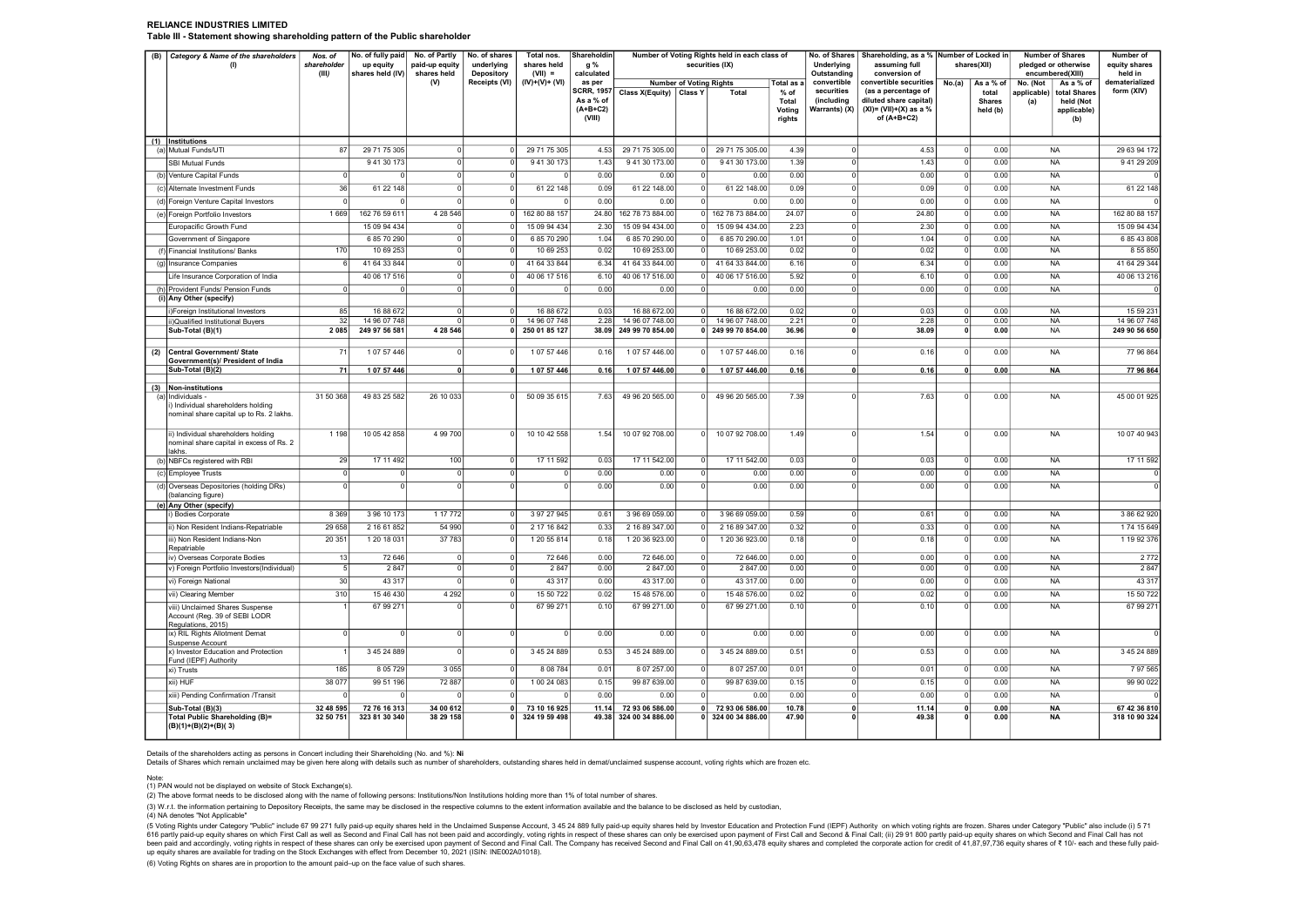### RELIANCE INDUSTRIES LIMITED

Table IV - Statement showing shareholding pattern of the Non Promoter- Non Public shareholder

| (C) | Category & Name of the shareholders (I)                                                    | Nos. of<br>shareholder (III) | paid up<br>equity shares<br>held (IV) | No. of fully No. of Partly<br>paid-up<br>equity<br>shares held<br>(V) | No. of shares<br>underlying<br><b>Depository</b><br>Receipts (VI) | Total nos.<br>shares held<br>$(VII)$ =<br>$(IV)+(V)+(VI)$ | Shareholding %<br>calculated as<br>per SCRR, 1957<br>As a % of<br>$(A+B+C2)(VIII)$ | Number of Voting Rights held in each class of<br>securities (IX)<br><b>Total as</b><br><b>Number of Voting Rights</b><br>a % of |                | No. of Shares<br>Underlying<br>Outstanding<br>convertible<br>securities | Shareholding, as a %<br>assuming full<br>conversion of<br>convertible securities $N_0$ .<br>(as a percentage of | Number of<br>Locked in<br>shares(XII)<br>As a % of<br>total Shares | Number of Shares pledged<br>or otherwise<br>encumbered(XIII)<br>No. (Not<br>applicable) | As a % of<br>total Shares | Number of<br>equity shares<br>held in<br>dematerialized<br>form (XIV) |                          |              |
|-----|--------------------------------------------------------------------------------------------|------------------------------|---------------------------------------|-----------------------------------------------------------------------|-------------------------------------------------------------------|-----------------------------------------------------------|------------------------------------------------------------------------------------|---------------------------------------------------------------------------------------------------------------------------------|----------------|-------------------------------------------------------------------------|-----------------------------------------------------------------------------------------------------------------|--------------------------------------------------------------------|-----------------------------------------------------------------------------------------|---------------------------|-----------------------------------------------------------------------|--------------------------|--------------|
|     |                                                                                            |                              |                                       |                                                                       |                                                                   |                                                           |                                                                                    | Class X                                                                                                                         | <b>Class Y</b> | Total                                                                   | Total<br>Voting<br>rights                                                                                       | (including<br>Warrants) (X)                                        | diluted share capital)<br>$(XI) = (VII)+(X)$ as a % of<br>$(A+B+C2)$                    | held                      |                                                                       | held (Not<br>applicable) |              |
| (1) | <b>Custodian/DR Holder</b>                                                                 |                              |                                       |                                                                       |                                                                   |                                                           |                                                                                    |                                                                                                                                 |                |                                                                         |                                                                                                                 |                                                                    |                                                                                         |                           |                                                                       |                          |              |
|     | i) The Bank of New York Mellon for GDRs                                                    |                              |                                       |                                                                       | 20 12 62 468                                                      | 20 12 62 468                                              | N.A.                                                                               | 20 12 62 468.00                                                                                                                 |                | 1 20 12 62 468.00                                                       | 2.98                                                                                                            |                                                                    | N.A.                                                                                    | 0.00                      | <b>NA</b>                                                             |                          | 20 12 30 668 |
| (a) | Name of DR Holder (if available)                                                           |                              |                                       |                                                                       |                                                                   |                                                           |                                                                                    |                                                                                                                                 |                |                                                                         |                                                                                                                 |                                                                    |                                                                                         |                           | <b>NA</b>                                                             |                          |              |
| (2) | Employee Benefit Trust (under SEBI<br>(Share based Employee Benefit)<br>Regulations, 2014) |                              |                                       |                                                                       |                                                                   |                                                           | 0.00                                                                               | 0.00                                                                                                                            |                | 0.00                                                                    | 0.00                                                                                                            |                                                                    | 0.00                                                                                    | 0.00                      | <b>NA</b>                                                             |                          |              |
| (a) | Name (abc)                                                                                 |                              |                                       |                                                                       |                                                                   |                                                           |                                                                                    |                                                                                                                                 |                |                                                                         |                                                                                                                 |                                                                    |                                                                                         |                           | <b>NA</b>                                                             |                          |              |
|     | Total Non- Promoter- Non Public<br>Shareholding $(C)=(C)(1)+(C)(2)$                        |                              |                                       |                                                                       | 20 12 62 468                                                      | 20 12 62 468                                              | N.A.                                                                               | 20 12 62 468.00                                                                                                                 |                | 0 20 12 62 468.00                                                       | 2.98                                                                                                            |                                                                    | N.A.                                                                                    | 0.00                      | <b>NA</b>                                                             |                          | 20 12 30 668 |

<u>Note</u><br>— (1) PAN would not be displayed on website of Stock Exchange(s).<br>— (2) Phe above format needs to disclose name of all holders holding more than 1% of total number of shares

(1) PAN would not be displayed on website of Stock Exchange(s).<br>(2) The above format needs to disclose name of all holders holding more than 1% of total number of shares<br>(3) W.r.t. the information pertaining to Deposito

(4) NA denotes " Not Applicable"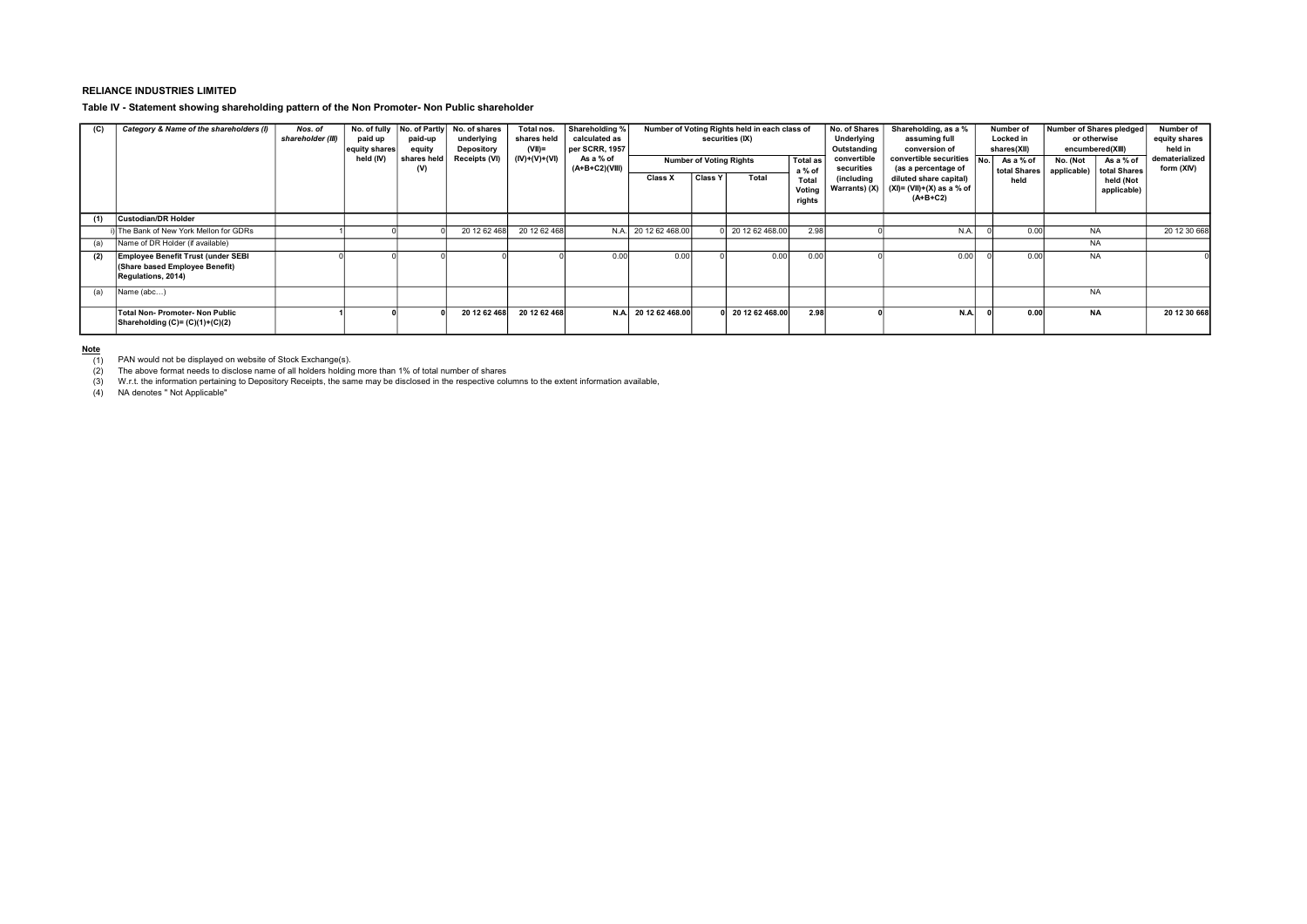## RELIANCE INDUSTRIES LIMITED

## Table V- Statement showing details of significant beneficial owners (SBOs)

| ۱Sr.<br>No | Details of the Significant Beneficial<br>Owner(SBO) (I)                                                                    |                    | Details of holding/ exercise of right of the SBO in the reporting company,<br>Details of the registered owner (II)<br>whether direct or indirect*: (III) |             |                      |                             |                                                                                   |                               |                                                |                                                                             |  |  |
|------------|----------------------------------------------------------------------------------------------------------------------------|--------------------|----------------------------------------------------------------------------------------------------------------------------------------------------------|-------------|----------------------|-----------------------------|-----------------------------------------------------------------------------------|-------------------------------|------------------------------------------------|-----------------------------------------------------------------------------|--|--|
|            | Name                                                                                                                       | <b>Nationality</b> | Name                                                                                                                                                     | Nationality | <b>Shares</b><br>(%) | <b>Voting rights</b><br>(%) | Rights on<br>distributable<br>(%) Dividend or<br>any other<br><b>Distribution</b> | <b>Exercise of</b><br>control | <b>Exercise of</b><br>significant<br>Influence | creation /<br>acquisition<br>of significant<br>beneficial<br>interest# (IV) |  |  |
|            | 1 Mukesh D Ambani, Nita M<br>Ambani, Isha M Ambani,<br>Akash M Ambani and Anant<br>M Ambani, together and<br>collectively  | India              | Srichakra Commercials LLP                                                                                                                                | India       | 10.9311721           | 10.9342824                  | 10.9342824                                                                        | No                            | No                                             | 08-02-2019                                                                  |  |  |
|            | 2 Mukesh D Ambani, Nita M<br>Ambani, Isha M Ambani,<br>Akash M Ambani and Anant<br>M Ambani, together and<br>collectively  | India              | Devarshi Commercials LLP                                                                                                                                 | India       | 8.0634330            | 8.0657274                   | 8.0657274                                                                         | No                            | No                                             | 08-02-2019                                                                  |  |  |
|            | 3 Mukesh D Ambani, Nita M<br>Ambani, Isha M Ambani,<br>Akash M Ambani and Anant<br>M Ambani, together and<br>collectively  | India              | Karuna Commercials LLP                                                                                                                                   | India       | 8.0634330            | 8.0657274                   | 8.0657274                                                                         | No                            | <b>No</b>                                      | 08-02-2019                                                                  |  |  |
|            | Mukesh D Ambani, Nita M<br>Ambani, Isha M Ambani,<br>Akash M Ambani and Anant<br>M Ambani, together and<br>collectively    | India              | <b>Tattvam Enterprises LLP</b>                                                                                                                           | India       | 8.0634330            | 8.0657274                   | 8.0657274                                                                         | No                            | No                                             | 08-02-2019                                                                  |  |  |
|            | 5 Mukesh D Ambani, Nita M<br>Ambani. Isha M Ambani.<br>Akash M Ambani and Anant<br>M Ambani, together and<br>collectively  | India              | Samarjit Enterprises LLP                                                                                                                                 | India       | 1.8419425            | 1.8424666                   | 1.8424666                                                                         | No                            | No                                             | 08-02-2019                                                                  |  |  |
|            | 6 Mukesh D Ambani, Nita M<br>Ambani, Isha M Ambani,<br>Akash M Ambani and Anant<br>M Ambani, together and<br>collectively  | India              | Abhayaprada Enterprises<br><b>LLP</b>                                                                                                                    | India       | 0.0000032            | 0.0000032                   | 0.0000032                                                                         | No                            | No                                             | 08-02-2019                                                                  |  |  |
|            | Mukesh D Ambani, Nita M<br>Ambani, Isha M Ambani,<br>Akash M Ambani and Anant<br>M Ambani, together and<br>collectively    | India              | Adisesh Enterprises LLP                                                                                                                                  | India       | 0.0000032            | 0.0000032                   | 0.0000032                                                                         | No                            | No                                             | 08-02-2019                                                                  |  |  |
|            | 8 Mukesh D Ambani, Nita M<br>Ambani, Isha M Ambani,<br>Akash M Ambani and Anant<br>M Ambani, together and<br>collectively  | India              | Ajitesh Enterprises LLP                                                                                                                                  | India       | 0.0000032            | 0.0000032                   | 0.0000032                                                                         | <b>No</b>                     | <b>No</b>                                      | 08-02-2019                                                                  |  |  |
|            | 9 Mukesh D Ambani, Nita M<br>Ambani, Isha M Ambani,<br>Akash M Ambani and Anant<br>M Ambani, together and<br>collectively  | India              | <b>Badri Commercials LLP</b>                                                                                                                             | India       | 0.0000032            | 0.0000032                   | 0.0000032                                                                         | No                            | No                                             | 08-02-2019                                                                  |  |  |
|            | 10 Mukesh D Ambani, Nita M<br>Ambani, Isha M Ambani,<br>Akash M Ambani and Anant<br>M Ambani, together and<br>collectively | India              | <b>Bhuvanesh Enterprises LLP</b>                                                                                                                         | India       | 0.0000032            | 0.0000032                   | 0.0000032                                                                         | No                            | No                                             | 08-02-2019                                                                  |  |  |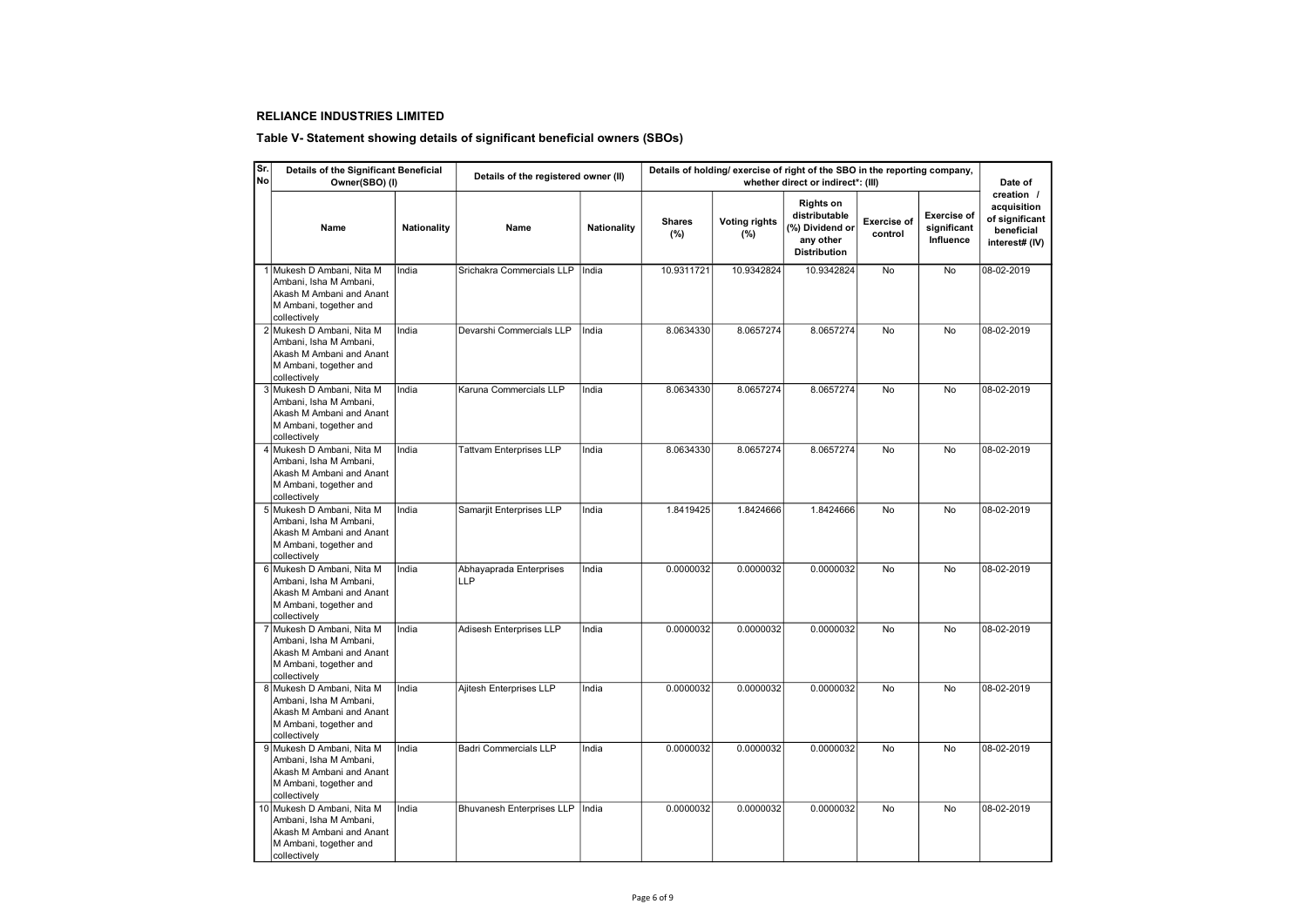# Table V- Statement showing details of significant beneficial owners (SBOs)

| Sr.<br>No | Details of the Significant Beneficial<br>Owner(SBO) (I)                                                                    |             | Details of the registered owner (II) |             | Details of holding/ exercise of right of the SBO in the reporting company, |                             | Date of                                                                                  |                               |                                                |                                                                             |
|-----------|----------------------------------------------------------------------------------------------------------------------------|-------------|--------------------------------------|-------------|----------------------------------------------------------------------------|-----------------------------|------------------------------------------------------------------------------------------|-------------------------------|------------------------------------------------|-----------------------------------------------------------------------------|
|           | Name                                                                                                                       | Nationality | Name                                 | Nationality | <b>Shares</b><br>(%)                                                       | <b>Voting rights</b><br>(%) | <b>Rights on</b><br>distributable<br>(%) Dividend or<br>any other<br><b>Distribution</b> | <b>Exercise of</b><br>control | <b>Exercise of</b><br>significant<br>Influence | creation /<br>acquisition<br>of significant<br>beneficial<br>interest# (IV) |
|           | 11 Mukesh D Ambani, Nita M<br>Ambani, Isha M Ambani,<br>Akash M Ambani and Anant<br>M Ambani, together and<br>collectively | India       | Chakradhar Commercials<br>LLP        | India       | 0.0000032                                                                  | 0.0000032                   | 0.0000032                                                                                | <b>No</b>                     | No                                             | 08-02-2019                                                                  |
|           | 12 Mukesh D Ambani, Nita M<br>Ambani, Isha M Ambani,<br>Akash M Ambani and Anant<br>M Ambani, together and<br>collectively | India       | <b>Chakresh Enterprises LLP</b>      | India       | 0.0000032                                                                  | 0.0000032                   | 0.0000032                                                                                | <b>No</b>                     | No                                             | 08-02-2019                                                                  |
|           | 13 Mukesh D Ambani, Nita M<br>Ambani, Isha M Ambani,<br>Akash M Ambani and Anant<br>M Ambani, together and<br>collectively | India       | Chhatrabhuj Enterprises LLP India    |             | 0.0000032                                                                  | 0.0000032                   | 0.0000032                                                                                | No                            | No                                             | 08-02-2019                                                                  |
|           | 14 Mukesh D Ambani, Nita M<br>Ambani, Isha M Ambani,<br>Akash M Ambani and Anant<br>M Ambani, together and<br>collectively | India       | Harinarayan Enterprises LLP India    |             | 0.0000032                                                                  | 0.0000032                   | 0.0000032                                                                                | <b>No</b>                     | <b>No</b>                                      | 08-02-2019                                                                  |
|           | 15 Mukesh D Ambani, Nita M<br>Ambani, Isha M Ambani,<br>Akash M Ambani and Anant<br>M Ambani, together and<br>collectively | India       | Kankhal Trading LLP                  | India       | 0.0000032                                                                  | 0.0000032                   | 0.0000032                                                                                | No                            | No                                             | 08-02-2019                                                                  |
|           | 16 Mukesh D Ambani, Nita M<br>Ambani, Isha M Ambani,<br>Akash M Ambani and Anant<br>M Ambani, together and<br>collectively | India       | Pavana Enterprises LLP               | India       | 0.0000032                                                                  | 0.0000032                   | 0.0000032                                                                                | No                            | No                                             | 08-02-2019                                                                  |
|           | 17 Mukesh D Ambani, Nita M<br>Ambani, Isha M Ambani,<br>Akash M Ambani and Anant<br>M Ambani, together and<br>collectively | India       | Pitambar Enterprises LLP             | India       | 0.0000032                                                                  | 0.0000032                   | 0.0000032                                                                                | <b>No</b>                     | No                                             | 08-02-2019                                                                  |
|           | 18 Mukesh D Ambani, Nita M<br>Ambani, Isha M Ambani,<br>Akash M Ambani and Anant<br>M Ambani, together and<br>collectively | India       | Rishikesh Enterprises LLP            | India       | 0.0000032                                                                  | 0.0000032                   | 0.0000032                                                                                | No                            | No                                             | 08-02-2019                                                                  |
|           | 19 Mukesh D Ambani, Nita M<br>Ambani, Isha M Ambani,<br>Akash M Ambani and Anant<br>M Ambani, together and<br>collectively | India       | Shripal Enterprises LLP              | India       | 0.0000032                                                                  | 0.0000032                   | 0.0000032                                                                                | No                            | No                                             | 08-02-2019                                                                  |
|           | 20 Mukesh D Ambani, Nita M<br>Ambani, Isha M Ambani,<br>Akash M Ambani and Anant<br>M Ambani, together and<br>collectively | India       | <b>Taran Enterprises LLP</b>         | India       | 0.0000032                                                                  | 0.0000032                   | 0.0000032                                                                                | No                            | No                                             | 08-02-2019                                                                  |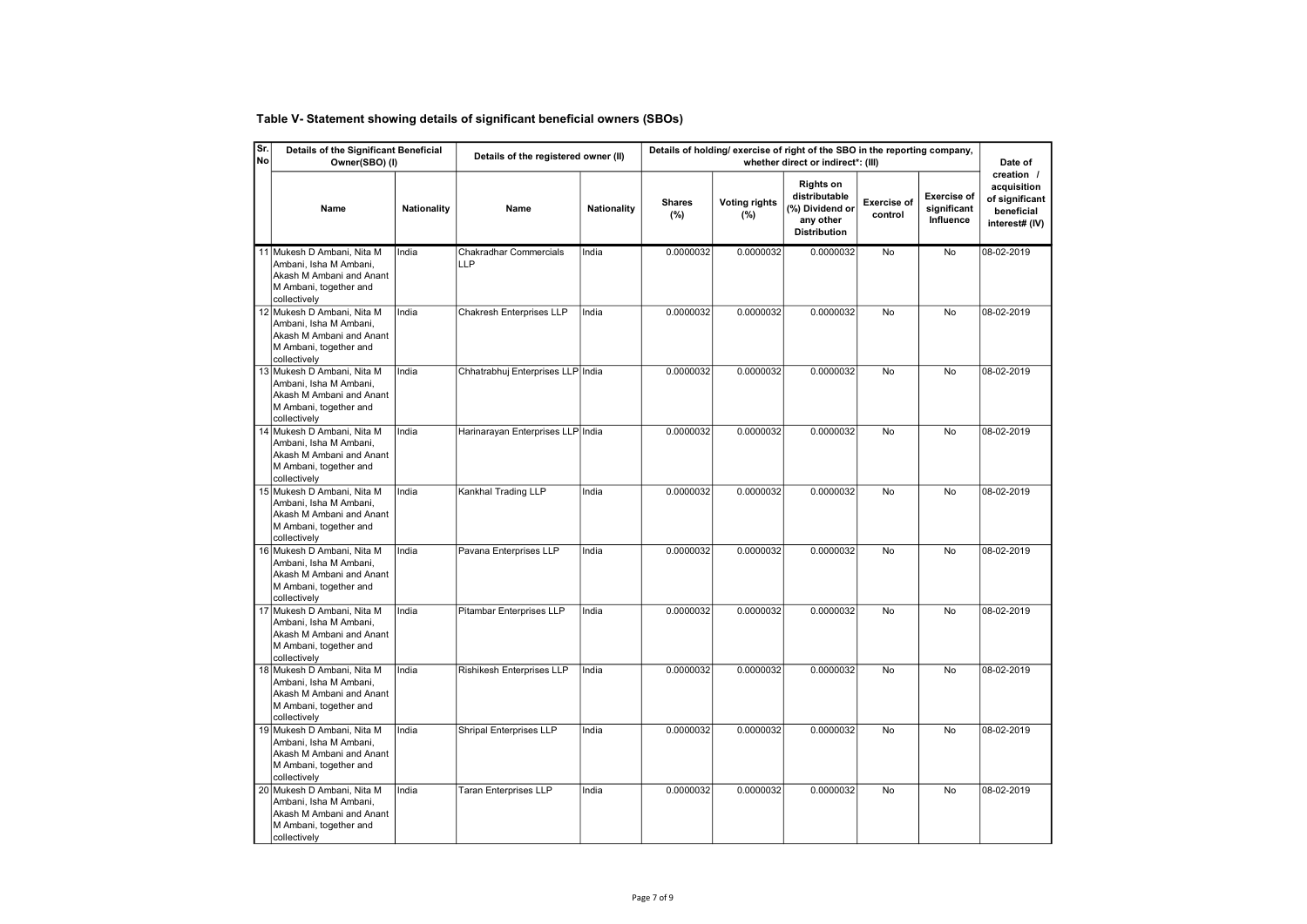# Table V- Statement showing details of significant beneficial owners (SBOs)

| Sr.<br> No | Details of the Significant Beneficial<br>Owner(SBO) (I)                                                                    |                    | Details of the registered owner (II)         |                    | Details of holding/ exercise of right of the SBO in the reporting company, | Date of                     |                                                                                          |                               |                                                |                                                                             |
|------------|----------------------------------------------------------------------------------------------------------------------------|--------------------|----------------------------------------------|--------------------|----------------------------------------------------------------------------|-----------------------------|------------------------------------------------------------------------------------------|-------------------------------|------------------------------------------------|-----------------------------------------------------------------------------|
|            | Name                                                                                                                       | <b>Nationality</b> | Name                                         | <b>Nationality</b> | <b>Shares</b><br>(%)                                                       | <b>Voting rights</b><br>(%) | <b>Rights on</b><br>distributable<br>(%) Dividend or<br>any other<br><b>Distribution</b> | <b>Exercise of</b><br>control | <b>Exercise of</b><br>significant<br>Influence | creation /<br>acquisition<br>of significant<br>beneficial<br>interest# (IV) |
|            | 21 Mukesh D Ambani, Nita M<br>Ambani, Isha M Ambani,<br>Akash M Ambani and Anant<br>M Ambani, together and<br>collectively | India              | <b>Trilokesh Commercials LLP</b>             | India              | 0.0000032                                                                  | 0.0000032                   | 0.0000032                                                                                | <b>No</b>                     | <b>No</b>                                      | 08-02-2019                                                                  |
|            | 22 Mukesh D Ambani, Nita M<br>Ambani, Isha M Ambani,<br>Akash M Ambani and Anant<br>M Ambani, together and<br>collectively | India              | Vishatan Enterprises LLP                     | India              | 0.0000032                                                                  | 0.0000032                   | 0.0000032                                                                                | No                            | No                                             | 08-02-2019                                                                  |
|            | 23 Mukesh D Ambani, Nita M<br>Ambani, Isha M Ambani,<br>Akash M Ambani and Anant<br>M Ambani, together and<br>collectively | India              | Reliance Industries Holding<br>Private Ltd   | India              | 4.4932930                                                                  | 4.4945715                   | 4.4945715                                                                                | <b>No</b>                     | <b>No</b>                                      | 08-02-2019                                                                  |
|            | 24 Mukesh D Ambani, Nita M<br>Ambani, Isha M Ambani,<br>Akash M Ambani and Anant<br>M Ambani, together and<br>collectively | India              | <b>Synergy Synthetics Private</b><br>Limited | India              | 0.0000032                                                                  | 0.0000032                   | 0.0000032                                                                                | No                            | No                                             | 08-02-2019                                                                  |
|            | 25 Mukesh D Ambani, Nita M<br>Ambani, Isha M Ambani,<br>Akash M Ambani and Anant<br>M Ambani, together and<br>collectively | India              | Exotic Officeinfra Private<br>Limited        | India              | 0.0004090                                                                  | 0.0004091                   | 0.0004091                                                                                | No                            | No                                             | 08-02-2019                                                                  |
|            | 26 Mukesh D Ambani, Nita M<br>Ambani, Isha M Ambani,<br>Akash M Ambani and Anant<br>M Ambani, together and<br>collectively | India              | Carat Holdings and Trading<br>Co Pvt Ltd     | India              | 0.0001619                                                                  | 0.0001619                   | 0.0001619                                                                                | No                            | No                                             | 08-02-2019                                                                  |
|            | 27 Mukesh D Ambani, Nita M<br>Ambani, Isha M Ambani,<br>Akash M Ambani and Anant<br>M Ambani, together and<br>collectively | India              | Neutron Enterprises Private<br>Limited       | India              | 0.0000273                                                                  | 0.0000273                   | 0.0000273                                                                                | No                            | No                                             | 08-02-2019                                                                  |
|            | 28 Mukesh D Ambani, Nita M<br>Ambani, Isha M Ambani.<br>Akash M Ambani and Anant<br>M Ambani, together and<br>collectively | India              | <b>Futura Commercials Private</b><br>Limited | India              | 0.0000268                                                                  | 0.0000268                   | 0.0000268                                                                                | No                            | No                                             | 08-02-2019                                                                  |
|            | 29 Mukesh D Ambani, Nita M<br>Ambani, Isha M Ambani,<br>Akash M Ambani and Anant<br>M Ambani, together and<br>collectively | India              | Chakradev Enterprises LLP                    | India              | 0.0000032                                                                  | 0.0000032                   | 0.0000032                                                                                | No                            | No                                             | 08-02-2019                                                                  |
|            | 30 Mukesh D Ambani, Nita M<br>Ambani, Isha M Ambani,<br>Akash M Ambani and Anant<br>M Ambani, together and<br>collectively | India              | Janardan Commercials LLP                     | India              | 0.0000032                                                                  | 0.0000032                   | 0.0000032                                                                                | No                            | No                                             | 08-02-2019                                                                  |